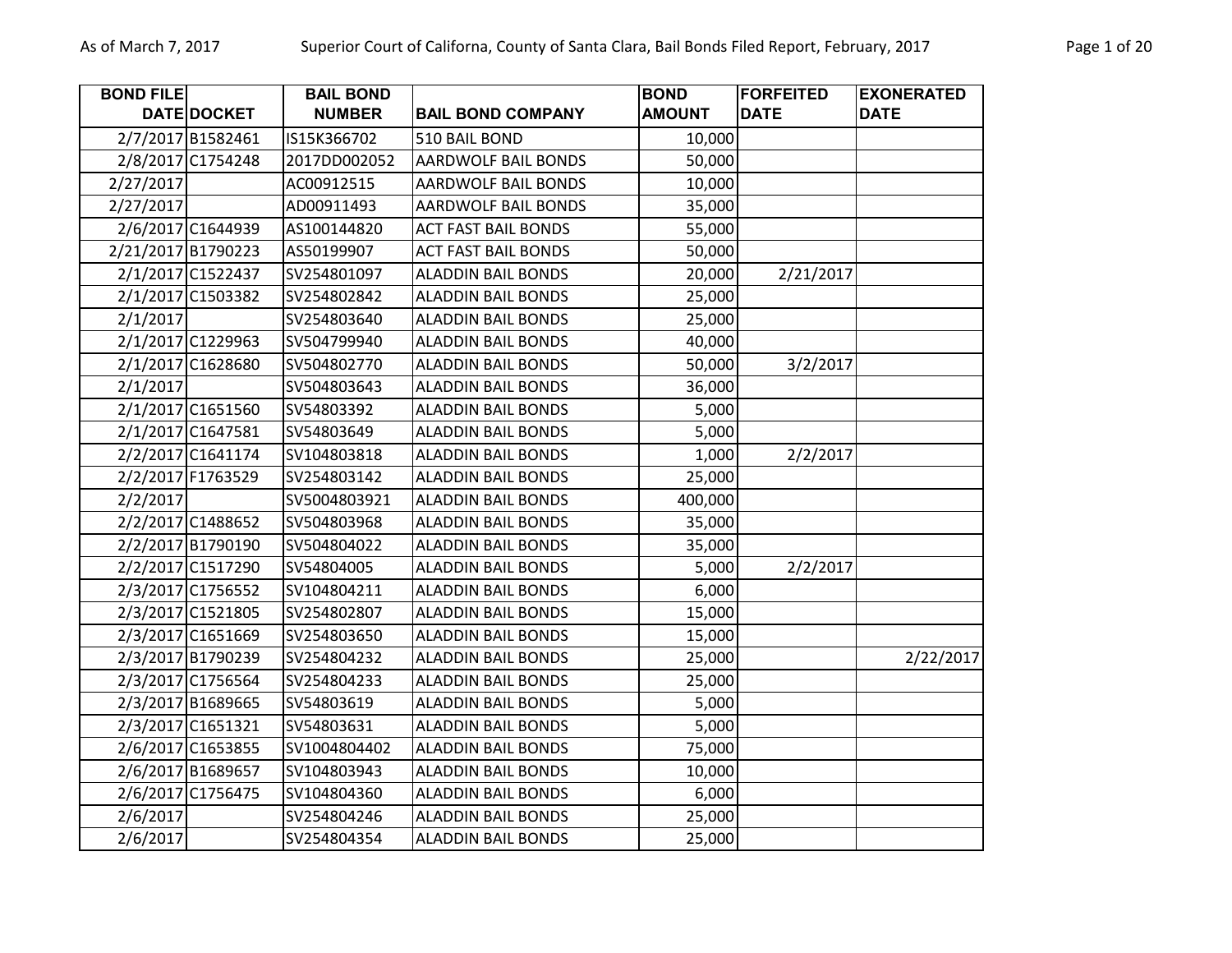| <b>BOND FILE</b> |                   | <b>BAIL BOND</b> |                           | <b>BOND</b>   | <b>FORFEITED</b> | <b>EXONERATED</b> |
|------------------|-------------------|------------------|---------------------------|---------------|------------------|-------------------|
|                  | DATE DOCKET       | <b>NUMBER</b>    | <b>BAIL BOND COMPANY</b>  | <b>AMOUNT</b> | <b>DATE</b>      | <b>DATE</b>       |
| 2/6/2017         |                   | SV254804469      | <b>ALADDIN BAIL BONDS</b> | 25,000        |                  |                   |
| 2/6/2017         |                   | SV254804560      | <b>ALADDIN BAIL BONDS</b> | 15,000        |                  |                   |
|                  | 2/6/2017 C1754665 | SV254804618      | <b>ALADDIN BAIL BONDS</b> | 10,000        |                  |                   |
| 2/6/2017         |                   | SV254804884      | <b>ALADDIN BAIL BONDS</b> | 11,000        |                  |                   |
| 2/6/2017         |                   | SV504802930      | <b>ALADDIN BAIL BONDS</b> | 25,000        |                  |                   |
|                  | 2/6/2017 C1504012 | SV504803590      | <b>ALADDIN BAIL BONDS</b> | 30,000        |                  |                   |
|                  | 2/6/2017 C1508220 | SV54802890       | <b>ALADDIN BAIL BONDS</b> | 5,000         |                  |                   |
|                  | 2/6/2017 C1755419 | SV54804620       | <b>ALADDIN BAIL BONDS</b> | 5,000         |                  |                   |
|                  | 2/6/2017 C1756476 | SV54804649       | <b>ALADDIN BAIL BONDS</b> | 5,000         | 2/16/2017        |                   |
| 2/6/2017         |                   | SV54804678       | <b>ALADDIN BAIL BONDS</b> | 5,000         |                  |                   |
|                  | 2/7/2017 B1689066 | SV1004804356     | <b>ALADDIN BAIL BONDS</b> | 80,000        |                  |                   |
| 2/7/2017         |                   | SV104805030      | <b>ALADDIN BAIL BONDS</b> | 10,000        |                  |                   |
|                  | 2/7/2017 B1686044 | SV104805042      | <b>ALADDIN BAIL BONDS</b> | 10,000        |                  |                   |
| 2/7/2017         |                   | SV104805099      | <b>ALADDIN BAIL BONDS</b> | 10,000        |                  |                   |
| 2/7/2017         |                   | SV254804626      | <b>ALADDIN BAIL BONDS</b> | 25,000        |                  |                   |
| 2/7/2017         |                   | SV254804940      | <b>ALADDIN BAIL BONDS</b> | 20,000        |                  |                   |
| 2/7/2017         |                   | SV254804991      | <b>ALADDIN BAIL BONDS</b> | 25,000        |                  |                   |
|                  | 2/7/2017 F1450199 | SV504802726      | <b>ALADDIN BAIL BONDS</b> | 50,000        |                  | 3/3/2017          |
| 2/7/2017         |                   | SV504805061      | <b>ALADDIN BAIL BONDS</b> | 40,000        |                  |                   |
|                  | 2/8/2017 C1755808 | SV1004805218     | <b>ALADDIN BAIL BONDS</b> | 100,000       |                  |                   |
|                  | 2/8/2017 C1649143 | SV254805257      | <b>ALADDIN BAIL BONDS</b> | 5,000         | 2/8/2017         |                   |
| 2/8/2017         |                   | SV504805158      | <b>ALADDIN BAIL BONDS</b> | 41,000        |                  |                   |
| 2/8/2017         |                   | SV504805249      | <b>ALADDIN BAIL BONDS</b> | 30,000        |                  |                   |
|                  | 2/9/2017 F1659222 | SV254804755      | <b>ALADDIN BAIL BONDS</b> | 17,500        |                  |                   |
| 2/9/2017         |                   | SV254805451      | <b>ALADDIN BAIL BONDS</b> | 25,000        |                  |                   |
| 2/9/2017         |                   | SV254805461      | <b>ALADDIN BAIL BONDS</b> | 25,000        |                  |                   |
|                  | 2/9/2017 C1756964 | SV504805125      | <b>ALADDIN BAIL BONDS</b> | 45,000        |                  |                   |
|                  | 2/9/2017 C1756964 | SV504805132      | <b>ALADDIN BAIL BONDS</b> | 45,000        |                  |                   |
|                  | 2/9/2017 C1756964 | SV504805134      | <b>ALADDIN BAIL BONDS</b> | 45,000        |                  |                   |
|                  | 2/9/2017 B1790191 | SV504805171      | <b>ALADDIN BAIL BONDS</b> | 30,000        |                  |                   |
|                  | 2/9/2017 C1756948 | SV504805573      | <b>ALADDIN BAIL BONDS</b> | 30,000        |                  |                   |
| 2/9/2017         |                   | SV54805501       | <b>ALADDIN BAIL BONDS</b> | 5,000         |                  |                   |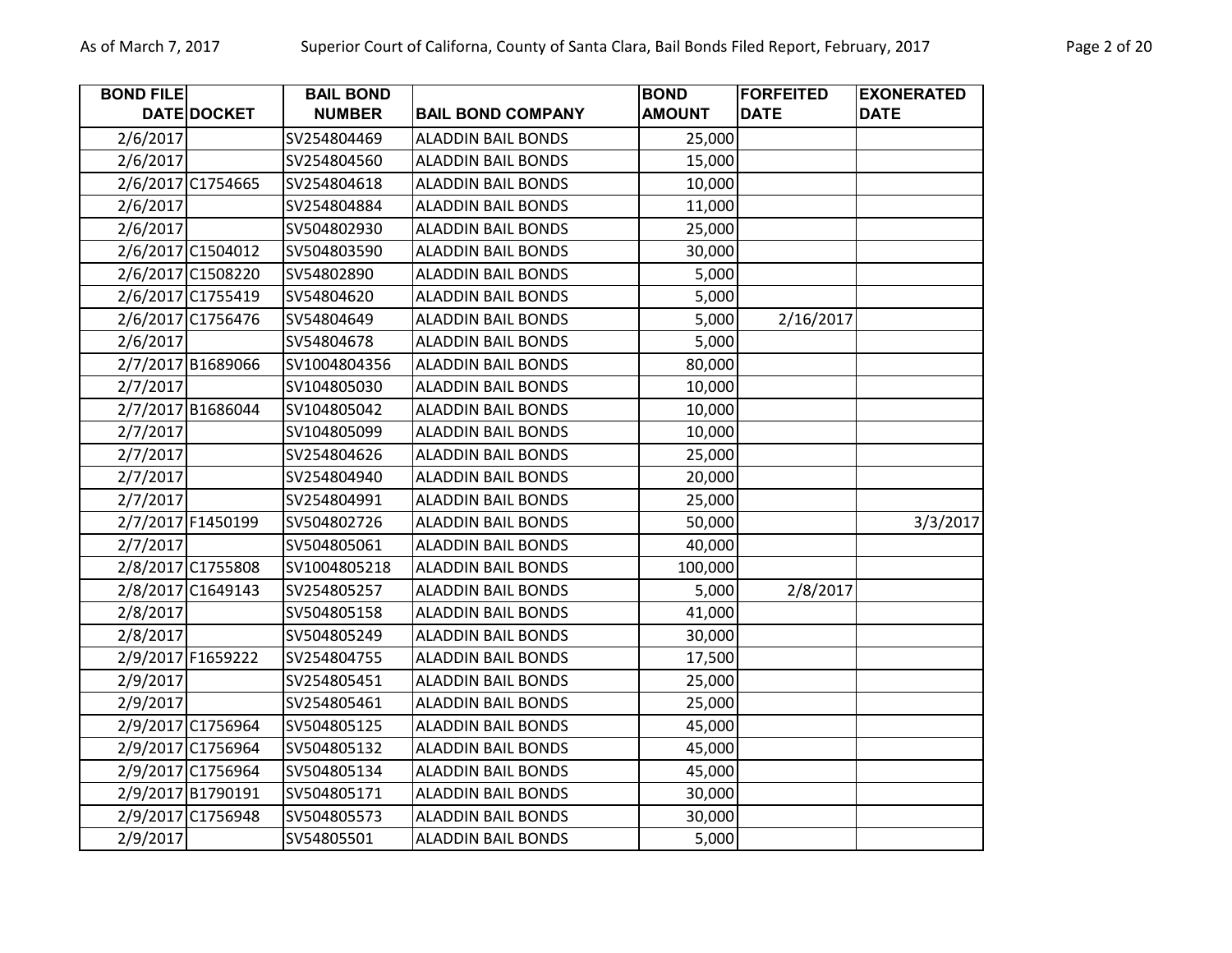| <b>BOND FILE</b> |                    | <b>BAIL BOND</b> |                           | <b>BOND</b>   | <b>FORFEITED</b> | <b>EXONERATED</b> |
|------------------|--------------------|------------------|---------------------------|---------------|------------------|-------------------|
|                  | DATE DOCKET        | <b>NUMBER</b>    | <b>BAIL BOND COMPANY</b>  | <b>AMOUNT</b> | <b>DATE</b>      | <b>DATE</b>       |
|                  | 2/10/2017 C1504323 | SV254795505      | <b>ALADDIN BAIL BONDS</b> | 10,000        |                  |                   |
|                  | 2/10/2017 B1685047 | SV254802566      | <b>ALADDIN BAIL BONDS</b> | 25,000        |                  |                   |
| 2/10/2017        |                    | SV254805697      | <b>ALADDIN BAIL BONDS</b> | 6,000         |                  |                   |
|                  | 2/10/2017 C1634546 | SV254805788      | <b>ALADDIN BAIL BONDS</b> | 15,000        | 2/21/2017        |                   |
|                  | 2/10/2017 C1755000 | SV504805568      | <b>ALADDIN BAIL BONDS</b> | 28,000        | 2/22/2017        |                   |
|                  | 2/10/2017 C1756953 | SV54805756       | <b>ALADDIN BAIL BONDS</b> | 5,000         |                  |                   |
|                  | 2/14/2017 B1689588 | SV104805594      | <b>ALADDIN BAIL BONDS</b> | 10,000        |                  |                   |
|                  | 2/14/2017 B1790442 | SV104805928      | <b>ALADDIN BAIL BONDS</b> | 10,000        |                  |                   |
|                  | 2/14/2017 C1635368 | SV104806216      | <b>ALADDIN BAIL BONDS</b> | 10,000        |                  |                   |
|                  | 2/14/2017 C1509820 | SV104806401      | <b>ALADDIN BAIL BONDS</b> | 10,000        |                  |                   |
|                  | 2/14/2017 C1644781 | SV254805641      | <b>ALADDIN BAIL BONDS</b> | 15,000        |                  |                   |
| 2/14/2017        |                    | SV254805913      | <b>ALADDIN BAIL BONDS</b> | 15,000        |                  |                   |
|                  | 2/14/2017 C1642490 | SV254806088      | <b>ALADDIN BAIL BONDS</b> | 20,000        | 2/14/2017        |                   |
|                  | 2/14/2017 C1642866 | SV254806089      | ALADDIN BAIL BONDS        | 15,000        | 2/14/2017        |                   |
|                  | 2/14/2017 C1757001 | SV254806090      | <b>ALADDIN BAIL BONDS</b> | 11,000        |                  |                   |
| 2/14/2017        |                    | SV254806206      | <b>ALADDIN BAIL BONDS</b> | 11,000        |                  |                   |
| 2/14/2017        |                    | SV254806608      | <b>ALADDIN BAIL BONDS</b> | 25,000        |                  |                   |
|                  | 2/14/2017 B1688729 | SV254806633      | <b>ALADDIN BAIL BONDS</b> | 15,000        |                  | 2/27/2017         |
| 2/14/2017        |                    | SV504805963      | <b>ALADDIN BAIL BONDS</b> | 45,000        |                  |                   |
|                  | 2/14/2017 C1756185 | SV504806101      | <b>ALADDIN BAIL BONDS</b> | 50,000        |                  |                   |
| 2/14/2017        |                    | SV504806373      | <b>ALADDIN BAIL BONDS</b> | 41,000        |                  |                   |
| 2/14/2017        |                    | SV504806604      | <b>ALADDIN BAIL BONDS</b> | 31,000        |                  |                   |
|                  | 2/14/2017 C1757264 | SV504806673      | <b>ALADDIN BAIL BONDS</b> | 50,000        |                  |                   |
|                  | 2/14/2017 C1754251 | SV54805666       | <b>ALADDIN BAIL BONDS</b> | 5,000         |                  |                   |
| 2/14/2017        |                    | SV54805981       | <b>ALADDIN BAIL BONDS</b> | 5,000         |                  |                   |
|                  | 2/14/2017 C1642656 | SV54806141       | <b>ALADDIN BAIL BONDS</b> | 5,000         |                  |                   |
|                  | 2/14/2017 C1755393 | SV54806218       | <b>ALADDIN BAIL BONDS</b> | 5,000         |                  |                   |
|                  | 2/14/2017 C1755086 | SV54806466       | <b>ALADDIN BAIL BONDS</b> | 5,000         |                  |                   |
|                  | 2/14/2017 C1651540 | SV54806607       | <b>ALADDIN BAIL BONDS</b> | 5,000         |                  |                   |
|                  | 2/15/2017 C1756902 | SV1004806801     | <b>ALADDIN BAIL BONDS</b> | 75,000        |                  |                   |
|                  | 2/15/2017 C1644203 | SV104804094      | <b>ALADDIN BAIL BONDS</b> | 10,000        |                  |                   |
|                  | 2/15/2017 C1756507 | SV104806773      | <b>ALADDIN BAIL BONDS</b> | 5,000         |                  |                   |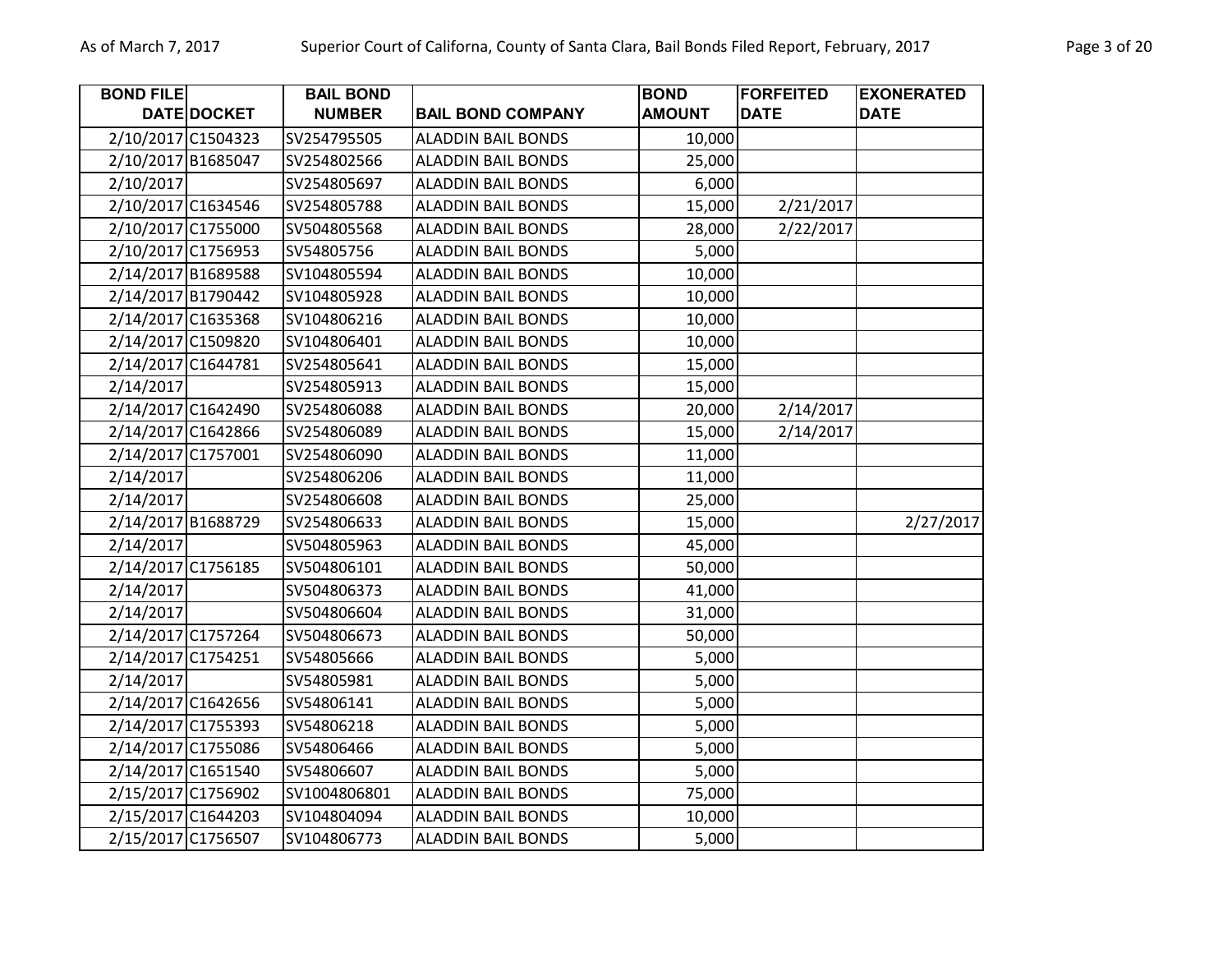| <b>BOND FILE</b> |                    | <b>BAIL BOND</b> |                           | <b>BOND</b>   | <b>FORFEITED</b> | <b>EXONERATED</b> |
|------------------|--------------------|------------------|---------------------------|---------------|------------------|-------------------|
|                  | DATE DOCKET        | <b>NUMBER</b>    | <b>BAIL BOND COMPANY</b>  | <b>AMOUNT</b> | <b>DATE</b>      | <b>DATE</b>       |
|                  | 2/15/2017 C1496105 | SV254775252      | <b>ALADDIN BAIL BONDS</b> | 10,000        |                  | 2/15/2017         |
|                  | 2/15/2017 C1756704 | SV254806560      | <b>ALADDIN BAIL BONDS</b> | 11,000        |                  |                   |
|                  | 2/15/2017 C1651258 | SV254806652      | <b>ALADDIN BAIL BONDS</b> | 20,000        |                  |                   |
|                  | 2/16/2017 C1653729 | SV1004807022     | <b>ALADDIN BAIL BONDS</b> | 30,000        |                  |                   |
| 2/16/2017        |                    | SV104739930      | <b>ALADDIN BAIL BONDS</b> | 10,000        |                  |                   |
|                  | 2/16/2017 B1577463 | SV104806622      | <b>ALADDIN BAIL BONDS</b> | 10,000        |                  |                   |
| 2/16/2017        |                    | SV104806949      | <b>ALADDIN BAIL BONDS</b> | 6,000         |                  |                   |
|                  | 2/16/2017 C1641963 | SV104807032      | <b>ALADDIN BAIL BONDS</b> | 10,000        |                  |                   |
| 2/16/2017        |                    | SV254806340      | <b>ALADDIN BAIL BONDS</b> | 15,000        |                  |                   |
|                  | 2/16/2017 C1632799 | SV254806920      | <b>ALADDIN BAIL BONDS</b> | 20,000        |                  |                   |
|                  | 2/16/2017 C1757277 | SV254806960      | <b>ALADDIN BAIL BONDS</b> | 11,000        |                  |                   |
|                  | 2/16/2017 C1653729 | SV504807024      | <b>ALADDIN BAIL BONDS</b> | 30,000        |                  |                   |
|                  | 2/16/2017 C1653458 | SV54739926       | <b>ALADDIN BAIL BONDS</b> | 5,000         | 2/16/2017        |                   |
|                  | 2/17/2017 C1645205 | SV104807212      | <b>ALADDIN BAIL BONDS</b> | 8,000         |                  |                   |
| 2/17/2017        |                    | SV254807150      | <b>ALADDIN BAIL BONDS</b> | 21,000        |                  |                   |
|                  | 2/17/2017 C1757135 | SV254807157      | <b>ALADDIN BAIL BONDS</b> | 20,000        |                  |                   |
|                  | 2/17/2017 C1757084 | SV254807204      | <b>ALADDIN BAIL BONDS</b> | 25,000        |                  |                   |
|                  | 2/17/2017 C1527354 | SV254807214      | <b>ALADDIN BAIL BONDS</b> | 16,000        |                  |                   |
| 2/17/2017        |                    | SV504807200      | <b>ALADDIN BAIL BONDS</b> | 30,000        |                  |                   |
|                  | 2/17/2017 C1628259 | SV504807213      | <b>ALADDIN BAIL BONDS</b> | 30,000        |                  |                   |
|                  | 2/17/2017 B1790188 | SV54806739       | <b>ALADDIN BAIL BONDS</b> | 5,000         |                  |                   |
|                  | 2/21/2017 C1642565 | SV1004808174     | <b>ALADDIN BAIL BONDS</b> | 55,000        |                  |                   |
| 2/21/2017        |                    | SV104807623      | <b>ALADDIN BAIL BONDS</b> | 10,000        |                  |                   |
| 2/21/2017        |                    | SV104807855      | <b>ALADDIN BAIL BONDS</b> | 10,000        |                  |                   |
|                  | 2/21/2017 C1517772 | SV104807887      | <b>ALADDIN BAIL BONDS</b> | 10,000        |                  |                   |
|                  | 2/21/2017 C1519335 | SV104807888      | <b>ALADDIN BAIL BONDS</b> | 10,000        |                  |                   |
| 2/21/2017        |                    | SV104808089      | <b>ALADDIN BAIL BONDS</b> | 10,000        |                  |                   |
|                  | 2/21/2017 C1639164 | SV254807282      | <b>ALADDIN BAIL BONDS</b> | 10,000        |                  |                   |
| 2/21/2017        |                    | SV254807356      | <b>ALADDIN BAIL BONDS</b> | 20,000        |                  |                   |
| 2/21/2017        |                    | SV254807374      | <b>ALADDIN BAIL BONDS</b> | 5,000         |                  |                   |
| 2/21/2017        |                    | SV254807639      | <b>ALADDIN BAIL BONDS</b> | 25,000        |                  |                   |
|                  | 2/21/2017 C1638690 | SV254807716      | <b>ALADDIN BAIL BONDS</b> | 25,000        |                  |                   |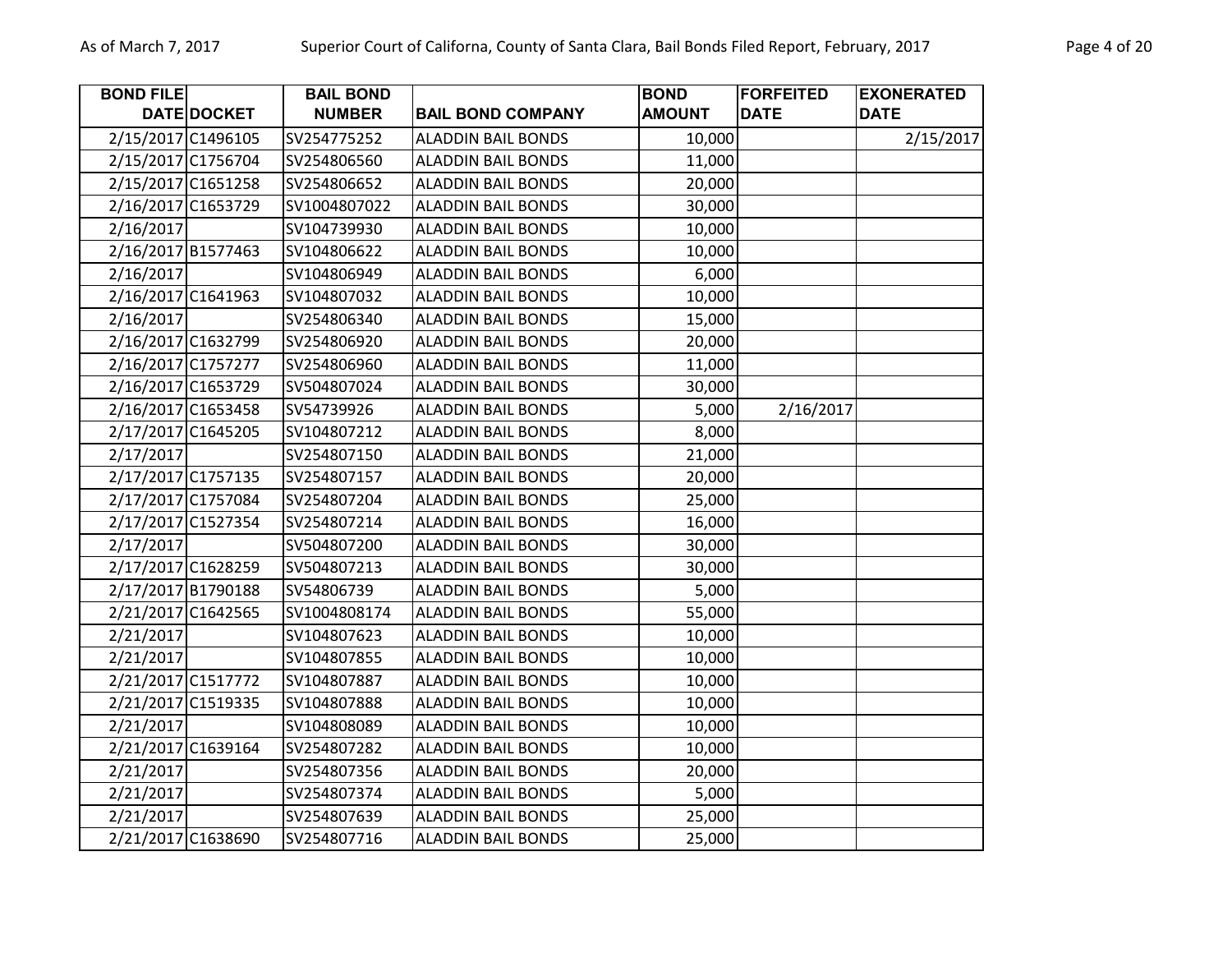| <b>BOND FILE</b>   |                    | <b>BAIL BOND</b> |                           | <b>BOND</b>   | <b>FORFEITED</b> | <b>EXONERATED</b> |
|--------------------|--------------------|------------------|---------------------------|---------------|------------------|-------------------|
|                    | DATE DOCKET        | <b>NUMBER</b>    | <b>BAIL BOND COMPANY</b>  | <b>AMOUNT</b> | <b>DATE</b>      | <b>DATE</b>       |
|                    | 2/21/2017 C1644510 | SV254807717      | <b>ALADDIN BAIL BONDS</b> | 15,000        |                  |                   |
| 2/21/2017 C1755826 |                    | SV254807719      | <b>ALADDIN BAIL BONDS</b> | 22,000        |                  |                   |
| 2/21/2017 C1628525 |                    | SV254807897      | <b>ALADDIN BAIL BONDS</b> | 15,000        |                  |                   |
| 2/21/2017 C1526149 |                    | SV254807898      | <b>ALADDIN BAIL BONDS</b> | 25,000        |                  |                   |
| 2/21/2017 C1637739 |                    | SV254807899      | <b>ALADDIN BAIL BONDS</b> | 15,000        |                  |                   |
| 2/21/2017          |                    | SV254807940      | <b>ALADDIN BAIL BONDS</b> | 15,000        |                  |                   |
| 2/21/2017          |                    | SV254808105      | <b>ALADDIN BAIL BONDS</b> | 15,000        |                  |                   |
| 2/21/2017 C1637961 |                    | SV254808139      | <b>ALADDIN BAIL BONDS</b> | 25,000        |                  |                   |
| 2/21/2017          |                    | SV504807439      | <b>ALADDIN BAIL BONDS</b> | 35,000        |                  |                   |
| 2/21/2017          |                    | SV504807627      | <b>ALADDIN BAIL BONDS</b> | 50,000        |                  |                   |
| 2/21/2017          |                    | SV504808050      | <b>ALADDIN BAIL BONDS</b> | 50,000        |                  |                   |
| 2/21/2017 C1646806 |                    | SV54807343       | <b>ALADDIN BAIL BONDS</b> | 5,000         |                  |                   |
| 2/21/2017 F1763318 |                    | SV54807718       | <b>ALADDIN BAIL BONDS</b> | 5,000         |                  |                   |
| 2/21/2017          |                    | SV54808137       | <b>ALADDIN BAIL BONDS</b> | 5,000         |                  |                   |
| 2/22/2017          |                    | SV1004808284     | <b>ALADDIN BAIL BONDS</b> | 100,000       |                  |                   |
|                    | 2/22/2017 B1790514 | SV104807496      | <b>ALADDIN BAIL BONDS</b> | 10,000        |                  | 2/23/2017         |
| 2/22/2017 B1688787 |                    | SV104807994      | <b>ALADDIN BAIL BONDS</b> | 10,000        |                  |                   |
| 2/22/2017 B1688508 |                    | SV104807995      | <b>ALADDIN BAIL BONDS</b> | 10,000        |                  |                   |
| 2/22/2017 C1646742 |                    | SV104807997      | <b>ALADDIN BAIL BONDS</b> | 10,000        |                  |                   |
| 2/22/2017          |                    | SV104808102      | <b>ALADDIN BAIL BONDS</b> | 10,000        |                  |                   |
| 2/22/2017 B1689419 |                    | SV104808420      | <b>ALADDIN BAIL BONDS</b> | 10,000        |                  |                   |
| 2/22/2017 C1637007 |                    | SV254807259      | <b>ALADDIN BAIL BONDS</b> | 15,000        |                  |                   |
| 2/22/2017 C1650686 |                    | SV254807396      | <b>ALADDIN BAIL BONDS</b> | 10,000        |                  |                   |
| 2/22/2017 F1662642 |                    | SV254807660      | <b>ALADDIN BAIL BONDS</b> | 12,000        |                  |                   |
| 2/22/2017          |                    | SV254807960      | <b>ALADDIN BAIL BONDS</b> | 25,000        |                  |                   |
| 2/22/2017          |                    | SV254808266      | <b>ALADDIN BAIL BONDS</b> | 15,000        |                  |                   |
| 2/22/2017 C1643125 |                    | SV254808325      | <b>ALADDIN BAIL BONDS</b> | 25,000        |                  |                   |
| 2/22/2017 C1636973 |                    | SV54808326       | <b>ALADDIN BAIL BONDS</b> | 5,000         |                  |                   |
| 2/22/2017 C1639784 |                    | SV54808327       | <b>ALADDIN BAIL BONDS</b> | 5,000         |                  |                   |
| 2/22/2017 C1652212 |                    | SV54808328       | <b>ALADDIN BAIL BONDS</b> | 3,000         |                  |                   |
| 2/22/2017 C1524300 |                    | SV54808394       | <b>ALADDIN BAIL BONDS</b> | 5,000         |                  |                   |
| 2/23/2017 C1641484 |                    | SV104808511      | <b>ALADDIN BAIL BONDS</b> | 10,000        |                  |                   |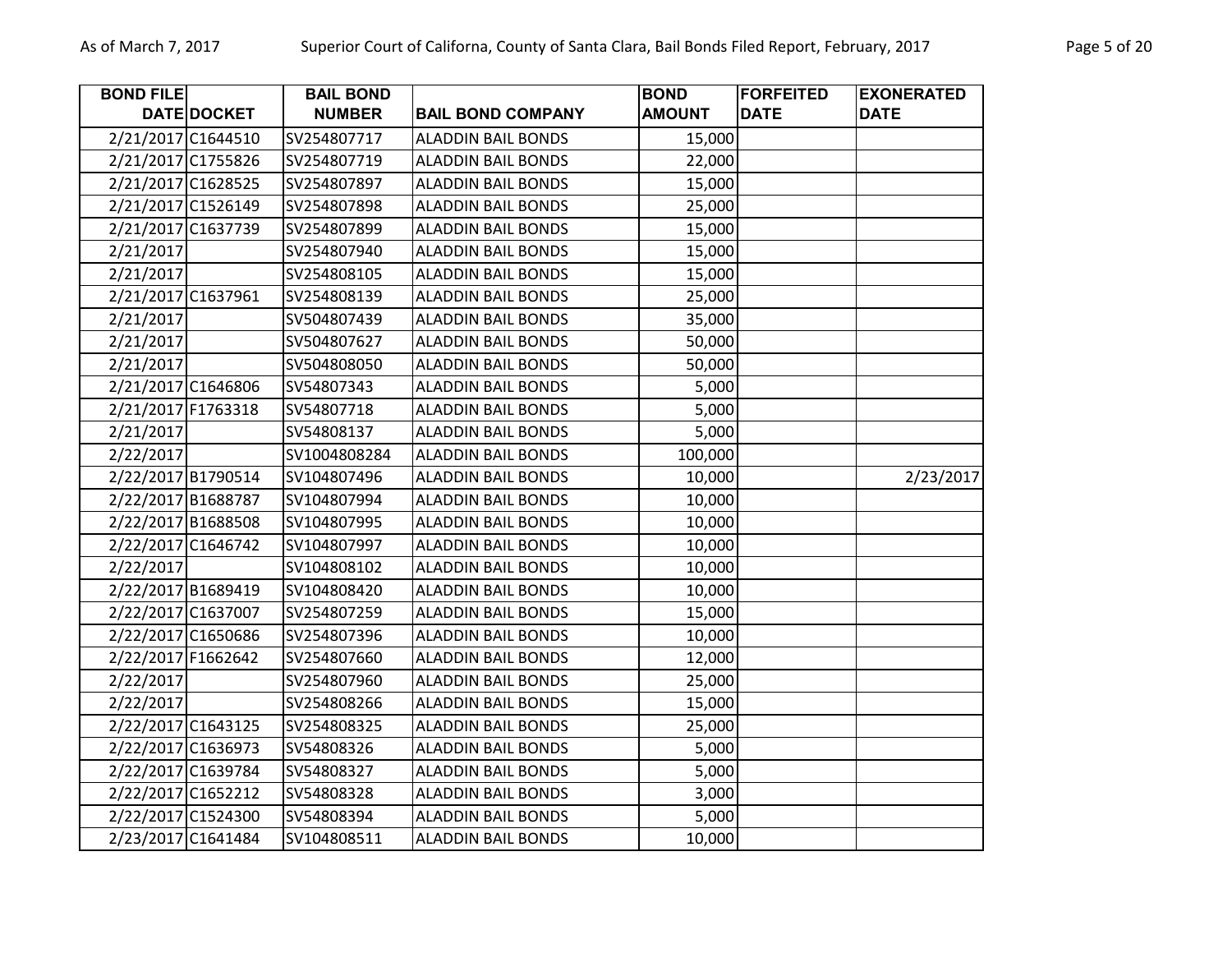| <b>BOND FILE</b>   |             | <b>BAIL BOND</b> |                           | <b>BOND</b>   | <b>FORFEITED</b> | <b>EXONERATED</b> |
|--------------------|-------------|------------------|---------------------------|---------------|------------------|-------------------|
|                    | DATE DOCKET | <b>NUMBER</b>    | <b>BAIL BOND COMPANY</b>  | <b>AMOUNT</b> | <b>DATE</b>      | <b>DATE</b>       |
| 2/23/2017 C1643608 |             | SV104808606      | <b>ALADDIN BAIL BONDS</b> | 7,000         |                  |                   |
| 2/23/2017 B1790468 |             | SV104808632      | <b>ALADDIN BAIL BONDS</b> | 10,000        |                  |                   |
| 2/23/2017          |             | SV254807674      | <b>ALADDIN BAIL BONDS</b> | 16,000        |                  |                   |
| 2/23/2017          |             | SV254807695      | <b>ALADDIN BAIL BONDS</b> | 25,000        |                  |                   |
| 2/23/2017          |             | SV254808342      | <b>ALADDIN BAIL BONDS</b> | 25,000        |                  |                   |
| 2/24/2017 C1636443 |             | SV104806221      | <b>ALADDIN BAIL BONDS</b> | 10,000        |                  |                   |
| 2/24/2017 C1366000 |             | SV104806283      | <b>ALADDIN BAIL BONDS</b> | 10,000        |                  |                   |
| 2/24/2017 C1757193 |             | SV104808707      | <b>ALADDIN BAIL BONDS</b> | 10,000        |                  |                   |
| 2/24/2017 C1357072 |             | SV254806083      | <b>ALADDIN BAIL BONDS</b> | 25,000        |                  |                   |
| 2/24/2017 C1514099 |             | SV254806109      | <b>ALADDIN BAIL BONDS</b> | 20,000        |                  |                   |
| 2/24/2017 F1555865 |             | SV254808727      | <b>ALADDIN BAIL BONDS</b> | 20,000        | 2/24/2017        |                   |
| 2/24/2017 F1661645 |             | SV254808728      | <b>ALADDIN BAIL BONDS</b> | 20,000        | 2/24/2017        |                   |
| 2/24/2017 B1790624 |             | SV254808867      | <b>ALADDIN BAIL BONDS</b> | 25,000        |                  |                   |
| 2/24/2017 C1633823 |             | SV504806434      | <b>ALADDIN BAIL BONDS</b> | 40,000        |                  |                   |
| 2/24/2017 C1634460 |             | SV54806435       | <b>ALADDIN BAIL BONDS</b> | 3,000         |                  |                   |
| 2/24/2017 C1650242 |             | SV54808713       | <b>ALADDIN BAIL BONDS</b> | 5,000         |                  |                   |
| 2/24/2017 C1649095 |             | SV54808883       | <b>ALADDIN BAIL BONDS</b> | 5,000         |                  |                   |
| 2/27/2017 B1689553 |             | SV1004748347     | <b>ALADDIN BAIL BONDS</b> | 100,000       |                  |                   |
| 2/27/2017          |             | SV1004809512     | <b>ALADDIN BAIL BONDS</b> | 60,000        |                  |                   |
| 2/27/2017          |             | SV104809166      | <b>ALADDIN BAIL BONDS</b> | 10,000        |                  |                   |
| 2/27/2017          |             | SV104809416      | <b>ALADDIN BAIL BONDS</b> | 10,000        |                  |                   |
| 2/27/2017          |             | SV254809085      | <b>ALADDIN BAIL BONDS</b> | 11,000        |                  |                   |
| 2/27/2017          |             | SV254809110      | <b>ALADDIN BAIL BONDS</b> | 11,000        |                  |                   |
| 2/27/2017 F1658640 |             | SV254809111      | <b>ALADDIN BAIL BONDS</b> | 20,000        | 2/27/2017        |                   |
| 2/27/2017          |             | SV254809149      | <b>ALADDIN BAIL BONDS</b> | 20,000        |                  |                   |
| 2/27/2017          |             | SV254809184      | <b>ALADDIN BAIL BONDS</b> | 15,000        |                  |                   |
| 2/27/2017          |             | SV254809246      | <b>ALADDIN BAIL BONDS</b> | 11,000        |                  |                   |
| 2/27/2017          |             | SV254809351      | <b>ALADDIN BAIL BONDS</b> | 25,000        |                  |                   |
| 2/27/2017          |             | SV254809369      | <b>ALADDIN BAIL BONDS</b> | 25,000        |                  |                   |
| 2/27/2017 C1369521 |             | SV254809411      | <b>ALADDIN BAIL BONDS</b> | 15,000        |                  |                   |
| 2/27/2017          |             | SV254809533      | <b>ALADDIN BAIL BONDS</b> | 25,000        |                  |                   |
| 2/28/2017 B1790520 |             | SV104809787      | <b>ALADDIN BAIL BONDS</b> | 10,000        |                  |                   |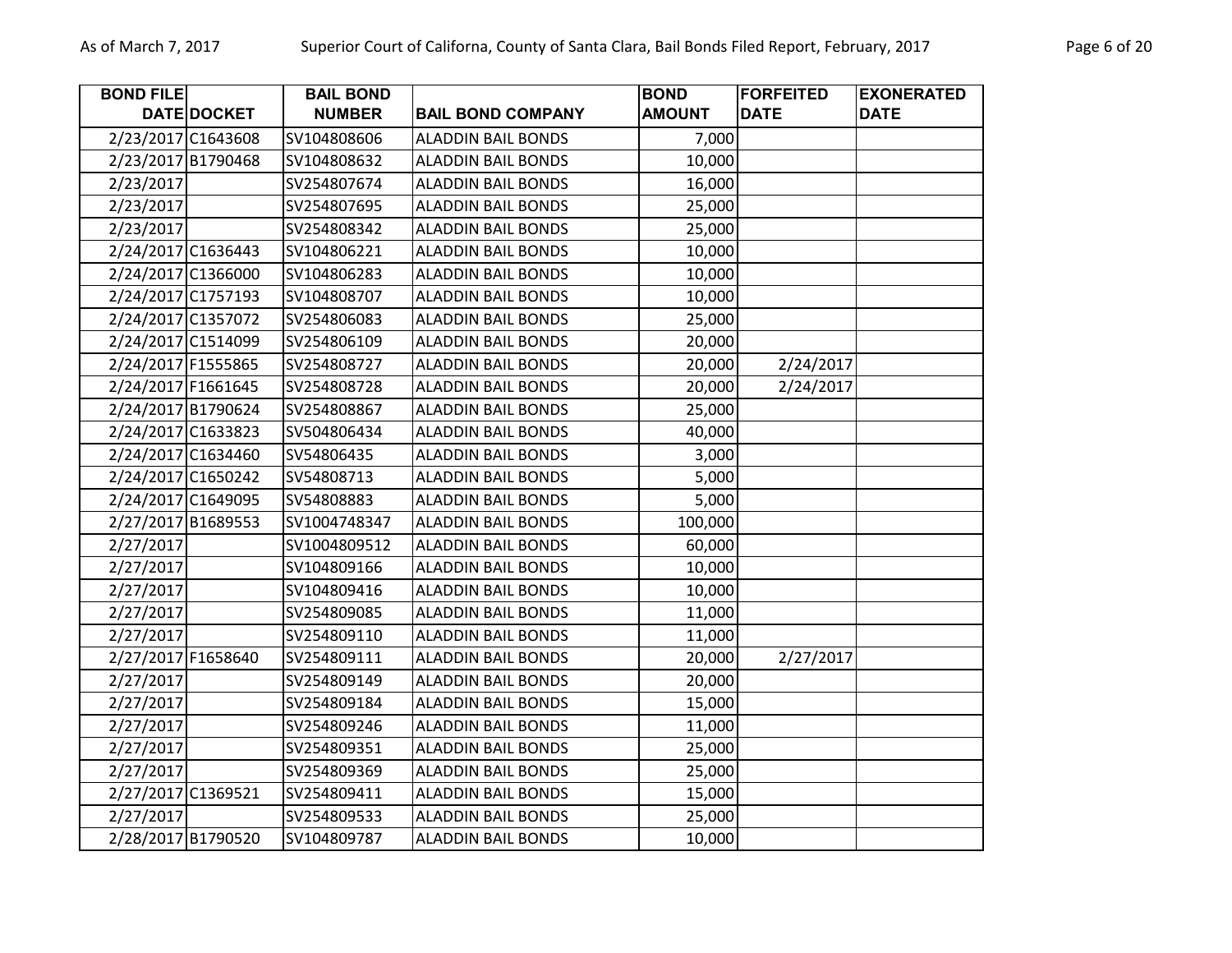| <b>BOND FILE</b> |                   | <b>BAIL BOND</b> |                                | <b>BOND</b>   | <b>FORFEITED</b> | <b>EXONERATED</b> |
|------------------|-------------------|------------------|--------------------------------|---------------|------------------|-------------------|
|                  | DATE DOCKET       | <b>NUMBER</b>    | <b>BAIL BOND COMPANY</b>       | <b>AMOUNT</b> | <b>DATE</b>      | <b>DATE</b>       |
| 2/28/2017        |                   | SV254809625      | <b>ALADDIN BAIL BONDS</b>      | 20,000        |                  |                   |
| 2/28/2017        |                   | SV254809655      | <b>ALADDIN BAIL BONDS</b>      | 25,000        |                  |                   |
| 2/28/2017        |                   | SV254809715      | <b>ALADDIN BAIL BONDS</b>      | 25,000        |                  |                   |
| 2/28/2017        |                   | SV504809712      | <b>ALADDIN BAIL BONDS</b>      | 50,000        |                  |                   |
| 2/28/2017        |                   | SV54809627       | <b>ALADDIN BAIL BONDS</b>      | 5,000         |                  |                   |
|                  | 2/7/2017 F1662004 | AS15460641       | ALICE CORTEZ BAIL BONDS        | 6,000         |                  |                   |
|                  | 2/7/2017 F1557803 | AS15463263       | ALICE CORTEZ BAIL BONDS        | 10,000        |                  |                   |
|                  | 2/7/2017 F1663095 | AS51108978       | <b>ALICE CORTEZ BAIL BONDS</b> | 5,000         |                  |                   |
|                  | 2/7/2017 F1661566 | AS51115392       | <b>ALICE CORTEZ BAIL BONDS</b> | 5,000         |                  |                   |
|                  | 2/7/2017 F1661784 | AS51115393       | <b>ALICE CORTEZ BAIL BONDS</b> | 5,000         |                  |                   |
|                  | 2/7/2017 F1661948 | AS51115394       | ALICE CORTEZ BAIL BONDS        | 5,000         |                  |                   |
|                  | 2/1/2017 C1653029 |                  | 5113521250 ALL PRO BAIL BONDS  | 5,000         |                  |                   |
|                  | 2/1/2017 C1400548 |                  | 5272816428 ALL PRO BAIL BONDS  | 3,000         | 2/27/2017        |                   |
|                  | 2/1/2017 C1630145 |                  | 5272855276 ALL PRO BAIL BONDS  | 15,000        |                  | 2/3/2017          |
|                  | 2/1/2017 B1580934 |                  | 5551731442 ALL PRO BAIL BONDS  | 50,000        |                  |                   |
|                  | 2/2/2017 F1763237 |                  | 5113521247 ALL PRO BAIL BONDS  | 5,000         |                  |                   |
|                  | 2/2/2017 F1557600 |                  | 5113521289 ALL PRO BAIL BONDS  | 5,000         | 3/3/2017         |                   |
|                  | 2/2/2017 C1755832 |                  | 5113521346 ALL PRO BAIL BONDS  | 10,000        |                  |                   |
|                  | 2/2/2017 C1238494 |                  | 5113521784 ALL PRO BAIL BONDS  | 5,000         |                  |                   |
| 2/2/2017         |                   |                  | 5551731020 ALL PRO BAIL BONDS  | 40,000        |                  |                   |
| 2/2/2017         |                   |                  | 5551764824 ALL PRO BAIL BONDS  | 51,000        |                  |                   |
|                  | 2/2/2017 F1662998 |                  | 5551764866 ALL PRO BAIL BONDS  | 52,000        |                  |                   |
|                  | 2/3/2017 B1790279 |                  | 5113521768 ALL PRO BAIL BONDS  | 11,000        |                  |                   |
|                  | 2/3/2017 B1689044 |                  | 5272892992 ALL PRO BAIL BONDS  | 20,000        |                  |                   |
|                  | 2/6/2017 C1755214 |                  | 5113521292 ALL PRO BAIL BONDS  | 7,500         | 3/6/2017         |                   |
|                  | 2/6/2017 C1650295 |                  | 5113521388 ALL PRO BAIL BONDS  | 10,000        |                  |                   |
|                  | 2/6/2017 C1647883 |                  | 5113521391 ALL PRO BAIL BONDS  | 5,000         |                  |                   |
|                  | 2/6/2017 C1641306 |                  | 5113521403 ALL PRO BAIL BONDS  | 10,000        |                  |                   |
|                  | 2/6/2017 C1645850 |                  | 5272854703 ALL PRO BAIL BONDS  | 20,000        |                  |                   |
| 2/6/2017         |                   |                  | 5272854758 ALL PRO BAIL BONDS  | 15,000        |                  |                   |
| 2/6/2017         |                   |                  | 5272854774 ALL PRO BAIL BONDS  | 200,000       |                  |                   |
| 2/6/2017         |                   |                  | 5272854828 ALL PRO BAIL BONDS  | 15,000        |                  |                   |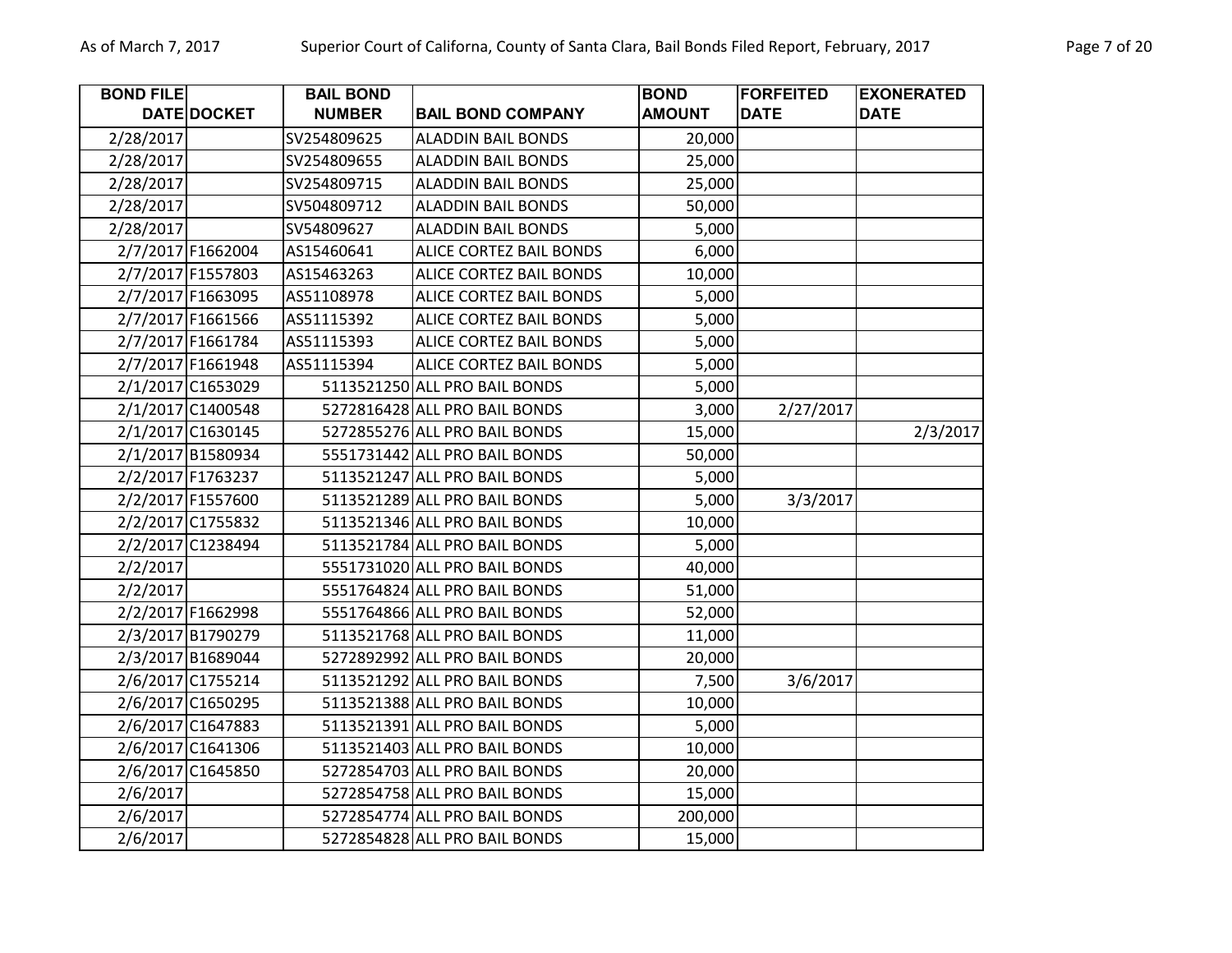| <b>BOND FILE</b>   |                    | <b>BAIL BOND</b> |                               | <b>BOND</b>   | <b>FORFEITED</b> | <b>EXONERATED</b> |
|--------------------|--------------------|------------------|-------------------------------|---------------|------------------|-------------------|
|                    | DATE DOCKET        | <b>NUMBER</b>    | <b>BAIL BOND COMPANY</b>      | <b>AMOUNT</b> | <b>DATE</b>      | <b>DATE</b>       |
| 2/6/2017           |                    |                  | 5272854831 ALL PRO BAIL BONDS | 25,000        |                  |                   |
|                    | 2/6/2017 C1491358  |                  | 5272855474 ALL PRO BAIL BONDS | 25,000        |                  |                   |
| 2/6/2017           |                    |                  | 5551703304 ALL PRO BAIL BONDS | 45,500        |                  |                   |
| 2/7/2017           |                    |                  | 5113521359 ALL PRO BAIL BONDS | 10,000        |                  |                   |
| 2/7/2017           |                    |                  | 5113521416 ALL PRO BAIL BONDS | 5,000         |                  |                   |
| 2/7/2017           |                    |                  | 5272854802 ALL PRO BAIL BONDS | 16,000        |                  |                   |
| 2/7/2017           |                    |                  | 5272892624 ALL PRO BAIL BONDS | 25,000        |                  |                   |
| 2/7/2017           |                    |                  | 5272892637 ALL PRO BAIL BONDS | 10,000        |                  |                   |
|                    | 2/7/2017 C1757046  |                  | 5272892640 ALL PRO BAIL BONDS | 20,000        |                  |                   |
|                    | 2/7/2017 C1648320  |                  | 5551707795 ALL PRO BAIL BONDS | 45,000        |                  |                   |
|                    | 2/8/2017 C1651571  |                  | 5113521375 ALL PRO BAIL BONDS | 5,000         |                  |                   |
|                    | 2/8/2017 C1231040  |                  | 5113521755 ALL PRO BAIL BONDS | 10,000        |                  |                   |
|                    | 2/9/2017 F1763261  |                  | 5105651970 ALL PRO BAIL BONDS | 60,000        |                  |                   |
|                    | 2/9/2017 F1453770  |                  | 5272854787 ALL PRO BAIL BONDS | 20,000        |                  |                   |
|                    | 2/9/2017 C1756526  |                  | 5272892653 ALL PRO BAIL BONDS | 12,000        |                  |                   |
|                    | 2/9/2017 C1754192  |                  | 5272892707 ALL PRO BAIL BONDS | 20,000        | 2/16/2017        |                   |
|                    | 2/9/2017 C1756947  |                  | 5551676459 ALL PRO BAIL BONDS | 50,000        | 2/9/2017         |                   |
| 2/9/2017           |                    |                  | 5551703317 ALL PRO BAIL BONDS | 50,000        |                  |                   |
| 2/9/2017           |                    |                  | 5551707779 ALL PRO BAIL BONDS | 35,000        |                  |                   |
|                    | 2/9/2017 C1640255  |                  | 5551707807 ALL PRO BAIL BONDS | 15,000        |                  |                   |
|                    | 2/10/2017 C1648426 |                  | 5105651954 ALL PRO BAIL BONDS | 80,000        |                  |                   |
|                    | 2/10/2017 B1686751 |                  | 5113524079 ALL PRO BAIL BONDS | 10,000        |                  |                   |
| 2/10/2017 F1763538 |                    |                  | 5272892666 ALL PRO BAIL BONDS | 20,000        |                  |                   |
| 2/10/2017          |                    |                  | 5272892695 ALL PRO BAIL BONDS | 25,000        |                  |                   |
| 2/10/2017 F1763538 |                    |                  | 5272892989 ALL PRO BAIL BONDS | 20,000        |                  |                   |
| 2/10/2017          |                    |                  | 5551730896 ALL PRO BAIL BONDS | 51,000        |                  |                   |
| 2/14/2017          |                    |                  | 5113521362 ALL PRO BAIL BONDS | 11,000        |                  |                   |
| 2/14/2017          |                    |                  | 5113521429 ALL PRO BAIL BONDS | 10,000        |                  |                   |
| 2/14/2017 B1689753 |                    |                  | 5113521445 ALL PRO BAIL BONDS | 5,000         |                  |                   |
|                    | 2/14/2017 C1755663 |                  | 5113521461 ALL PRO BAIL BONDS | 5,000         |                  |                   |
| 2/14/2017 C1648729 |                    |                  | 5113521474 ALL PRO BAIL BONDS | 1,000         |                  | 2/14/2017         |
|                    | 2/14/2017 C1653249 |                  | 5113521487 ALL PRO BAIL BONDS | 3,000         | 2/14/2017        |                   |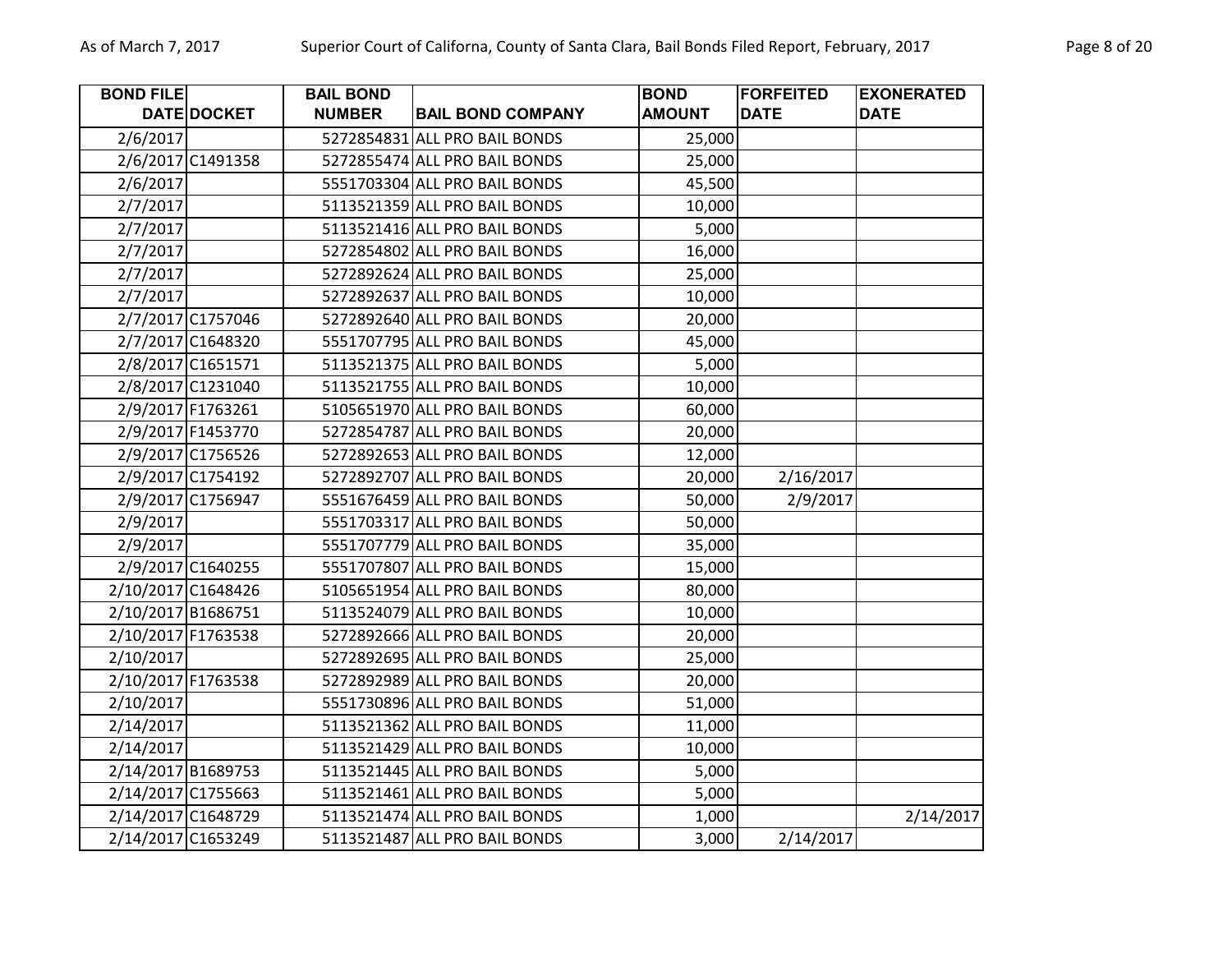| <b>BOND FILE</b>   |                    | <b>BAIL BOND</b> |                               | <b>BOND</b>   | <b>FORFEITED</b> | <b>EXONERATED</b> |
|--------------------|--------------------|------------------|-------------------------------|---------------|------------------|-------------------|
|                    | <b>DATE DOCKET</b> | <b>NUMBER</b>    | <b>BAIL BOND COMPANY</b>      | <b>AMOUNT</b> | <b>DATE</b>      | <b>DATE</b>       |
| 2/14/2017 B1689889 |                    |                  | 5113521490 ALL PRO BAIL BONDS | 5,000         |                  |                   |
| 2/14/2017          |                    |                  | 5113521515 ALL PRO BAIL BONDS | 7,000         |                  |                   |
| 2/14/2017 C1514027 |                    |                  | 5113521531 ALL PRO BAIL BONDS | 10,000        |                  |                   |
| 2/14/2017 C1651909 |                    |                  | 5113521726 ALL PRO BAIL BONDS | 10,000        |                  |                   |
| 2/14/2017          |                    |                  | 5113521739 ALL PRO BAIL BONDS | 11,000        |                  |                   |
| 2/14/2017 C1645431 |                    |                  | 5272854745 ALL PRO BAIL BONDS | 20,000        |                  |                   |
| 2/14/2017          |                    |                  | 5272892682 ALL PRO BAIL BONDS | 15,000        |                  |                   |
| 2/14/2017 C1520428 |                    |                  | 5272892723 ALL PRO BAIL BONDS | 20,000        |                  |                   |
| 2/14/2017 C1652534 |                    |                  | 5272892736 ALL PRO BAIL BONDS | 20,000        |                  |                   |
| 2/14/2017          |                    |                  | 5272892765 ALL PRO BAIL BONDS | 25,000        |                  |                   |
| 2/14/2017 C1476348 |                    |                  | 5272892963 ALL PRO BAIL BONDS | 25,000        |                  |                   |
| 2/14/2017          |                    |                  | 5272892976 ALL PRO BAIL BONDS | 15,000        |                  |                   |
| 2/14/2017          |                    |                  | 5551764837 ALL PRO BAIL BONDS | 50,000        |                  |                   |
| 2/15/2017          |                    |                  | 5113521544 ALL PRO BAIL BONDS | 10,000        |                  |                   |
| 2/15/2017          |                    |                  | 5272854790 ALL PRO BAIL BONDS | 25,000        |                  |                   |
| 2/15/2017 C1640758 |                    |                  | 5272878198 ALL PRO BAIL BONDS | 15,000        |                  |                   |
| 2/15/2017          |                    |                  | 5272892781 ALL PRO BAIL BONDS | 15,000        |                  |                   |
| 2/15/2017          |                    |                  | 5272892794 ALL PRO BAIL BONDS | 25,000        |                  |                   |
| 2/15/2017 C1649912 |                    |                  | 5551704161 ALL PRO BAIL BONDS | 40,000        |                  |                   |
| 2/15/2017 C1755260 |                    |                  | 5803101465 ALL PRO BAIL BONDS | 5,000         |                  |                   |
| 2/16/2017 C1634824 |                    |                  | 5105663603 ALL PRO BAIL BONDS | 70,000        |                  |                   |
| 2/16/2017 B1790189 |                    |                  | 5113521528 ALL PRO BAIL BONDS | 10,000        |                  |                   |
| 2/16/2017 C1649359 |                    |                  | 5113521557 ALL PRO BAIL BONDS | 6,000         |                  |                   |
| 2/16/2017 C1649091 |                    |                  | 5113521560 ALL PRO BAIL BONDS | 6,000         |                  |                   |
| 2/16/2017 C1646150 |                    |                  | 5113521573 ALL PRO BAIL BONDS | 10,000        |                  |                   |
| 2/16/2017          |                    |                  | 5113521601 ALL PRO BAIL BONDS | 5,000         |                  |                   |
| 2/16/2017          |                    |                  | 5272892679 ALL PRO BAIL BONDS | 25,000        |                  |                   |
| 2/16/2017 B1689891 |                    |                  | 5272892710 ALL PRO BAIL BONDS | 10,000        |                  |                   |
| 2/16/2017 B1689631 |                    |                  | 5272892749 ALL PRO BAIL BONDS | 15,000        |                  |                   |
| 2/16/2017          |                    |                  | 5272892778 ALL PRO BAIL BONDS | 25,000        |                  |                   |
| 2/16/2017 C1647137 |                    |                  | 5551730924 ALL PRO BAIL BONDS | 50,000        |                  |                   |
| 2/17/2017 B1689755 |                    |                  | 5113521599 ALL PRO BAIL BONDS | 10,000        |                  |                   |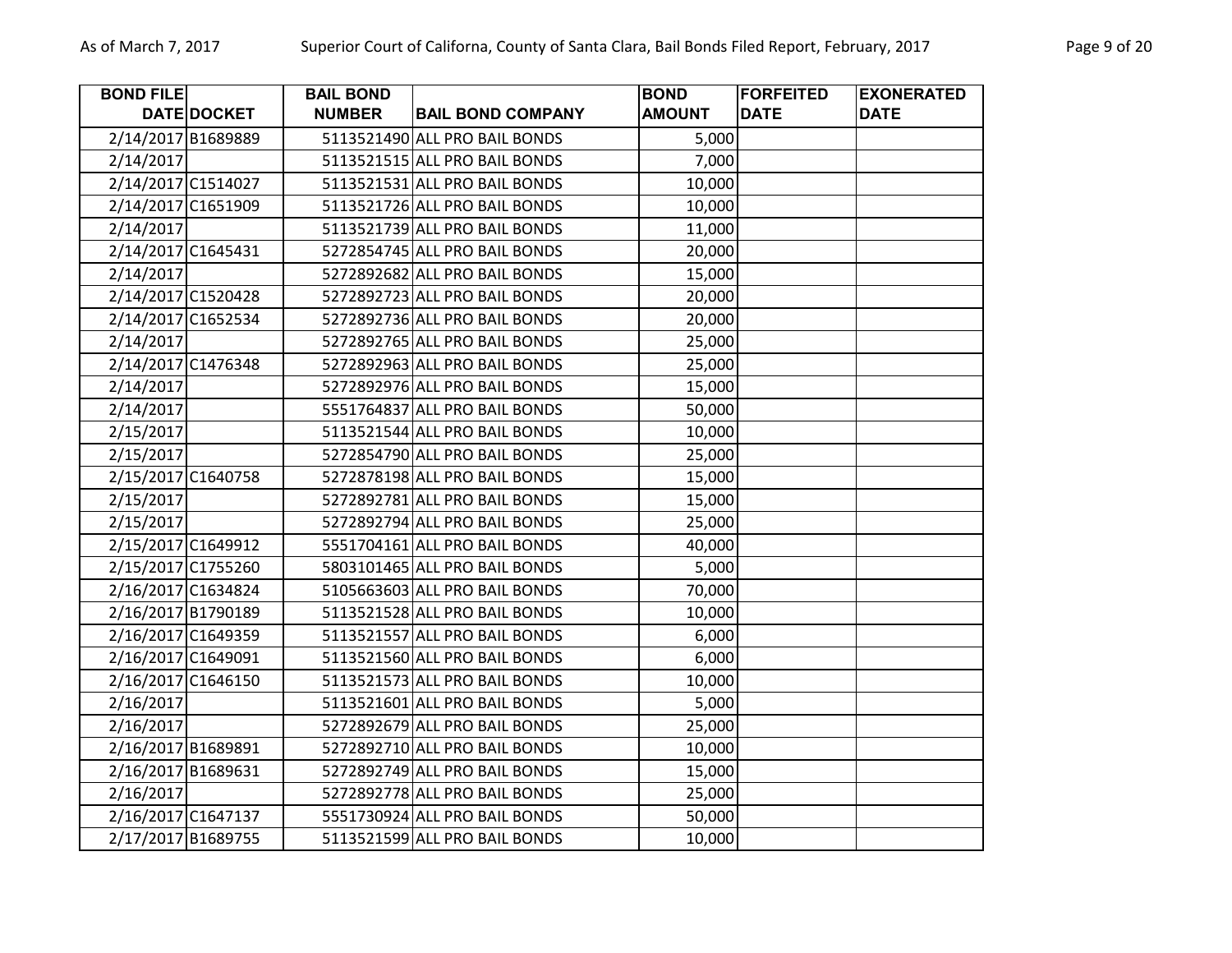| <b>BOND FILE</b>   |                    | <b>BAIL BOND</b> |                               | <b>BOND</b>   | <b>FORFEITED</b> | <b>EXONERATED</b> |
|--------------------|--------------------|------------------|-------------------------------|---------------|------------------|-------------------|
|                    | DATE DOCKET        | <b>NUMBER</b>    | <b>BAIL BOND COMPANY</b>      | <b>AMOUNT</b> | <b>DATE</b>      | <b>DATE</b>       |
|                    | 2/17/2017 C1643638 |                  | 5113521627 ALL PRO BAIL BONDS | 5,000         |                  |                   |
|                    | 2/21/2017 F1661139 |                  | 5113521614 ALL PRO BAIL BONDS | 10,000        |                  |                   |
| 2/21/2017          |                    |                  | 5272892848 ALL PRO BAIL BONDS | 21,000        |                  |                   |
|                    | 2/21/2017 C1648854 |                  | 5272892947 ALL PRO BAIL BONDS | 25,000        |                  |                   |
| 2/21/2017          |                    |                  | 5551703292 ALL PRO BAIL BONDS | 25,000        |                  |                   |
| 2/21/2017          |                    |                  | 5551730940 ALL PRO BAIL BONDS | 50,000        |                  |                   |
| 2/21/2017          |                    |                  | 5551764952 ALL PRO BAIL BONDS | 45,000        |                  |                   |
| 2/22/2017 F1763357 |                    |                  | 5113521643 ALL PRO BAIL BONDS | 5,000         |                  |                   |
|                    | 2/22/2017 C1632106 |                  | 5113521656 ALL PRO BAIL BONDS | 6,000         |                  |                   |
|                    | 2/22/2017 C1755925 |                  | 5113521669 ALL PRO BAIL BONDS | 10,000        |                  |                   |
|                    | 2/22/2017 C1505104 |                  | 5272892806 ALL PRO BAIL BONDS | 25,000        |                  |                   |
|                    | 2/22/2017 B1684790 |                  | 5272892819 ALL PRO BAIL BONDS | 15,000        |                  |                   |
| 2/22/2017          |                    |                  | 5272892835 ALL PRO BAIL BONDS | 11,000        |                  |                   |
|                    | 2/22/2017 C1755267 |                  | 5272892918 ALL PRO BAIL BONDS | 15,000        |                  |                   |
|                    | 2/22/2017 C1754970 |                  | 5272892921 ALL PRO BAIL BONDS | 25,000        |                  |                   |
| 2/22/2017          |                    |                  | 5272892934 ALL PRO BAIL BONDS | 15,000        |                  |                   |
|                    | 2/22/2017 B1790526 |                  | 5551730908 ALL PRO BAIL BONDS | 50,000        |                  |                   |
|                    | 2/23/2017 B1472787 |                  | 5113519840 ALL PRO BAIL BONDS | 10,000        |                  |                   |
| 2/23/2017          |                    |                  | 5113521698 ALL PRO BAIL BONDS | 10,000        |                  |                   |
| 2/23/2017          |                    |                  | 5113542871 ALL PRO BAIL BONDS | 5,000         |                  |                   |
|                    | 2/24/2017 C1645594 |                  | 5113520183 ALL PRO BAIL BONDS | 10,000        |                  |                   |
|                    | 2/24/2017 C1757473 |                  | 5113542909 ALL PRO BAIL BONDS | 10,000        |                  |                   |
|                    | 2/24/2017 C1653905 |                  | 5272823370 ALL PRO BAIL BONDS | 15,000        |                  |                   |
|                    | 2/24/2017 C1652571 |                  | 5272823408 ALL PRO BAIL BONDS | 15,000        |                  |                   |
| 2/24/2017          |                    |                  | 5272892864 ALL PRO BAIL BONDS | 12,000        |                  |                   |
| 2/24/2017          |                    |                  | 5272892905 ALL PRO BAIL BONDS | 25,000        |                  |                   |
|                    | 2/27/2017 C1642961 |                  | 5113521700 ALL PRO BAIL BONDS | 10,000        |                  |                   |
|                    | 2/27/2017 B1688840 |                  | 5113542884 ALL PRO BAIL BONDS | 7,000         |                  |                   |
|                    | 2/27/2017 C1757577 |                  | 5113543021 ALL PRO BAIL BONDS | 10,000        |                  |                   |
|                    | 2/27/2017 C1649046 |                  | 5113543034 ALL PRO BAIL BONDS | 10,000        |                  |                   |
|                    | 2/27/2017 C1526682 |                  | 5113543047 ALL PRO BAIL BONDS | 10,000        |                  |                   |
|                    | 2/27/2017 C1653994 |                  | 5272892880 ALL PRO BAIL BONDS | 15,000        |                  |                   |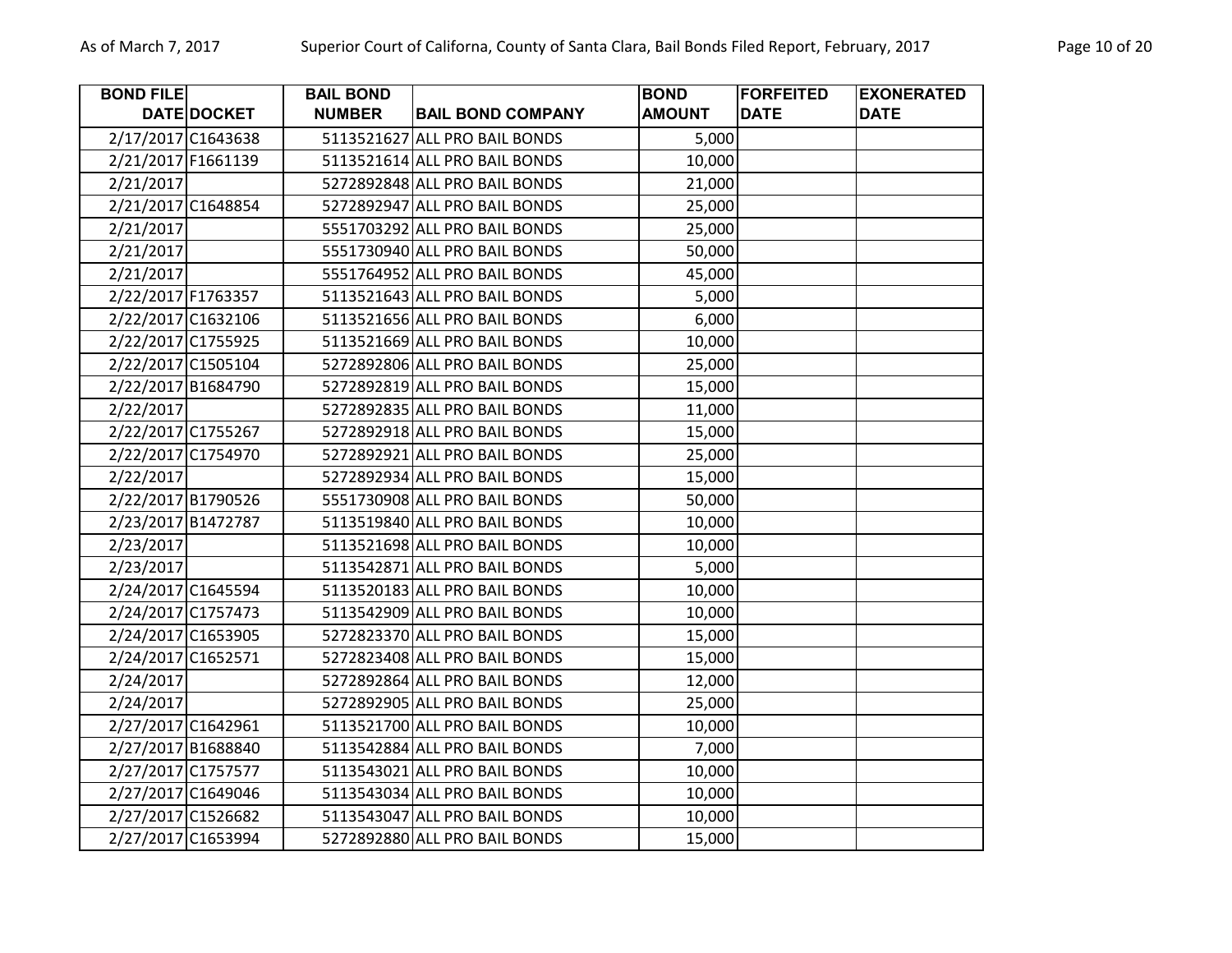| <b>BOND FILE</b> |                    | <b>BAIL BOND</b> |                                   | <b>BOND</b>   | <b>FORFEITED</b> | <b>EXONERATED</b> |
|------------------|--------------------|------------------|-----------------------------------|---------------|------------------|-------------------|
|                  | DATE DOCKET        | <b>NUMBER</b>    | <b>BAIL BOND COMPANY</b>          | <b>AMOUNT</b> | <b>DATE</b>      | <b>DATE</b>       |
|                  | 2/27/2017 C1514028 |                  | 5272897786 ALL PRO BAIL BONDS     | 25,000        |                  |                   |
| 2/27/2017        |                    |                  | 5551730966 ALL PRO BAIL BONDS     | 35,000        |                  |                   |
|                  | 2/28/2017 C1638320 |                  | 5113521672 ALL PRO BAIL BONDS     | 5,000         |                  |                   |
|                  | 2/28/2017 C1757319 |                  | 5113521713 ALL PRO BAIL BONDS     | 10,000        |                  |                   |
|                  | 2/28/2017 C1755764 |                  | 5113521771 ALL PRO BAIL BONDS     | 2,500         |                  |                   |
|                  | 2/28/2017 C1633413 |                  | 5113542897 ALL PRO BAIL BONDS     | 1,000         |                  |                   |
|                  | 2/28/2017 C1636422 |                  | 5113542912 ALL PRO BAIL BONDS     | 1,000         |                  |                   |
|                  | 2/28/2017 C1756727 |                  | 5113543063 ALL PRO BAIL BONDS     | 5,000         |                  |                   |
| 2/28/2017        |                    |                  | 5272878200 ALL PRO BAIL BONDS     | 25,000        |                  |                   |
| 2/28/2017        |                    |                  | 5272897799 ALL PRO BAIL BONDS     | 25,000        |                  |                   |
| 2/6/2017         |                    | IS30K202351      | AMIGO BAIL BONDS                  | 17,000        |                  |                   |
|                  | 2/15/2017 C1631436 | IS30K200921      | AMIGO BAIL BONDS                  | 20,000        |                  |                   |
|                  | 2/21/2017 C1757219 | IS50K123166      | AMIGO BAIL BONDS                  | 5,000         |                  |                   |
|                  | 2/27/2017 CC960355 | IS30K202110      | <b>AMIGO BAIL BONDS</b>           | 10,000        |                  |                   |
| 2/21/2017        |                    |                  | 527299976 ANGEL LOPEZ BAIL BONDS  | 16,000        |                  |                   |
| 2/23/2017        |                    |                  | 5551690873 ANGEL LOPEZ BAIL BONDS | 30,000        |                  |                   |
|                  | 2/1/2017 C1652567  | T1050599146      | <b>BAD BOYS BAIL BONDS</b>        | 10,000        |                  |                   |
|                  | 2/1/2017 C1644896  | T550594603       | <b>BAD BOYS BAIL BONDS</b>        | 5,000         |                  |                   |
|                  | 2/2/2017 C1650887  | T1050599959      | <b>BAD BOYS BAIL BONDS</b>        | 10,000        | 2/24/2017        |                   |
|                  | 2/2/2017 C1652272  | T2550599661      | <b>BAD BOYS BAIL BONDS</b>        | 10,000        |                  |                   |
|                  | 2/2/2017 F1662162  | T2550599662      | <b>BAD BOYS BAIL BONDS</b>        | 10,000        |                  |                   |
|                  | 2/2/2017 C1756558  | T5050597586      | <b>BAD BOYS BAIL BONDS</b>        | 50,000        |                  |                   |
|                  | 2/2/2017 C1653411  | T5050597590      | <b>BAD BOYS BAIL BONDS</b>        | 50,000        |                  |                   |
|                  | 2/2/2017 C1641685  | T550595243       | <b>BAD BOYS BAIL BONDS</b>        | 1,000         |                  |                   |
|                  | 2/2/2017 B1790073  | T550595738       | <b>BAD BOYS BAIL BONDS</b>        | 5,000         |                  |                   |
|                  | 2/2/2017 C1651876  | T550595740       | <b>BAD BOYS BAIL BONDS</b>        | 1,000         |                  |                   |
|                  | 2/3/2017 B1689771  | T2550597565      | <b>BAD BOYS BAIL BONDS</b>        | 20,000        |                  |                   |
|                  | 2/3/2017 C1756571  | T50050597961     | <b>BAD BOYS BAIL BONDS</b>        | 150,000       |                  |                   |
|                  | 2/3/2017 B1790092  | T5050597587      | <b>BAD BOYS BAIL BONDS</b>        | 50,000        |                  |                   |
| 2/3/2017         |                    | T550599136       | <b>BAD BOYS BAIL BONDS</b>        | 5,000         |                  |                   |
|                  | 2/3/2017 C1651358  | T7550571002      | <b>BAD BOYS BAIL BONDS</b>        | 25,000        |                  |                   |
| 2/3/2017         |                    | T7550599984      | <b>BAD BOYS BAIL BONDS</b>        | 75,000        |                  |                   |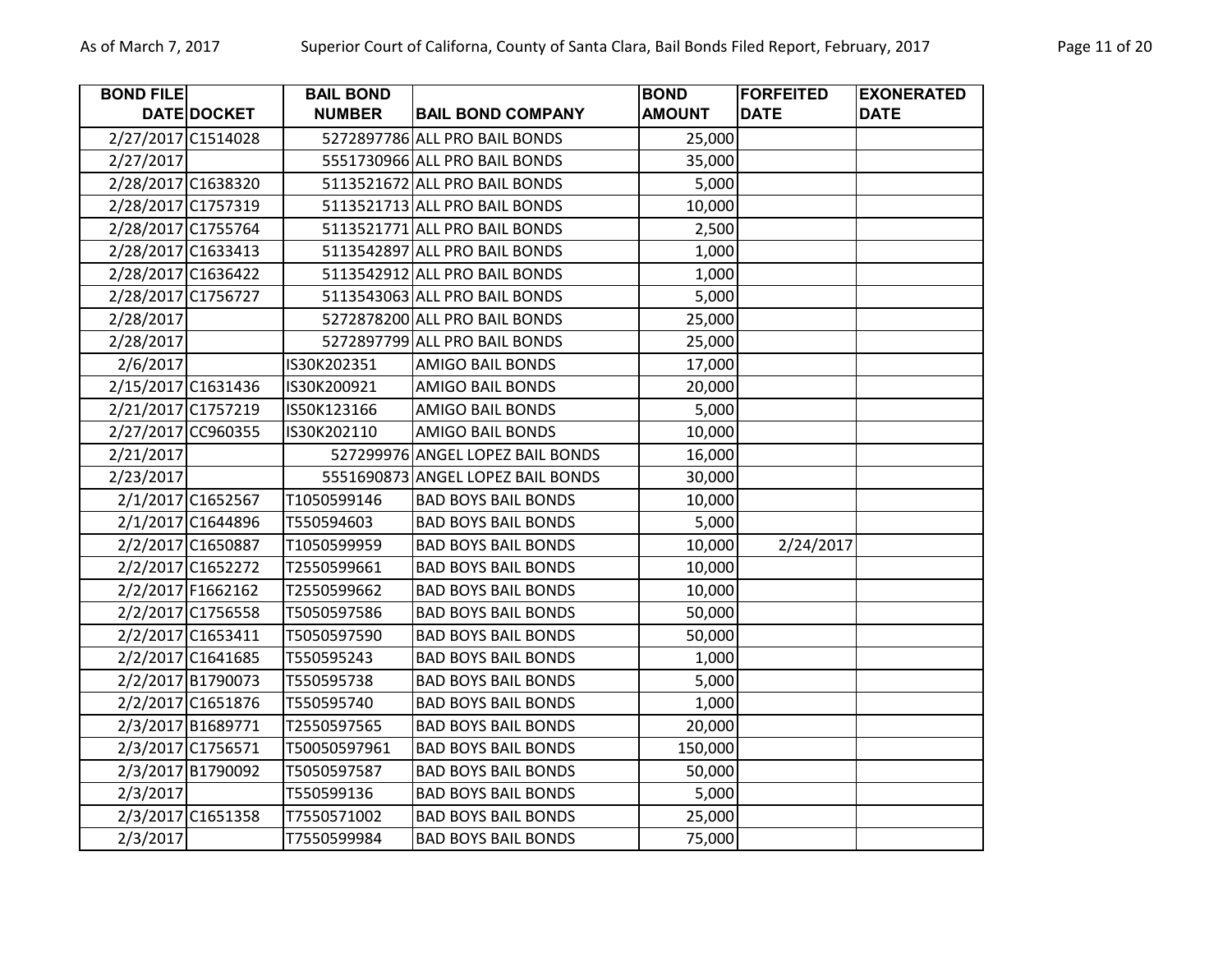| <b>BOND FILE</b> |                    | <b>BAIL BOND</b> |                            | <b>BOND</b>   | <b>FORFEITED</b> | <b>EXONERATED</b> |
|------------------|--------------------|------------------|----------------------------|---------------|------------------|-------------------|
|                  | DATE DOCKET        | <b>NUMBER</b>    | <b>BAIL BOND COMPANY</b>   | <b>AMOUNT</b> | <b>DATE</b>      | <b>DATE</b>       |
| 2/6/2017         |                    | T2550599265      | <b>BAD BOYS BAIL BONDS</b> | 21,000        |                  |                   |
| 2/6/2017         |                    | T2550599266      | <b>BAD BOYS BAIL BONDS</b> | 25,000        |                  |                   |
|                  | 2/6/2017 C1525758  | T550598288       | <b>BAD BOYS BAIL BONDS</b> | 5,000         |                  |                   |
|                  | 2/6/2017 C1521836  | T550599128       | <b>BAD BOYS BAIL BONDS</b> | 5,000         |                  |                   |
| 2/6/2017         |                    | T7550600270      | <b>BAD BOYS BAIL BONDS</b> | 55,000        |                  |                   |
| 2/7/2017         |                    | T5050597940      | <b>BAD BOYS BAIL BONDS</b> | 50,000        |                  |                   |
| 2/7/2017         |                    | T550545739       | <b>BAD BOYS BAIL BONDS</b> | 5,000         |                  |                   |
|                  | 2/7/2017 C1651352  | T550597908       | <b>BAD BOYS BAIL BONDS</b> | 5,000         |                  |                   |
|                  | 2/8/2017 C1638160  | T1050599147      | <b>BAD BOYS BAIL BONDS</b> | 7,500         |                  |                   |
|                  | 2/8/2017 B1688857  | T1050599252      | <b>BAD BOYS BAIL BONDS</b> | 10,000        |                  |                   |
| 2/9/2017         |                    | T2550597727      | <b>BAD BOYS BAIL BONDS</b> | 20,000        |                  |                   |
|                  | 2/9/2017 F1763533  | T5050597939      | <b>BAD BOYS BAIL BONDS</b> | 35,000        |                  |                   |
|                  | 2/9/2017 C1653451  | T5050598313      | <b>BAD BOYS BAIL BONDS</b> | 50,000        |                  |                   |
|                  | 2/10/2017 C1651013 | T1050600244      | <b>BAD BOYS BAIL BONDS</b> | 7,500         |                  |                   |
| 2/10/2017        |                    | T2550599165      | <b>BAD BOYS BAIL BONDS</b> | 16,250        |                  |                   |
|                  | 2/10/2017 C1756558 | T50050598324     | <b>BAD BOYS BAIL BONDS</b> | 105,000       |                  |                   |
| 2/14/2017        |                    | T10050586834     | <b>BAD BOYS BAIL BONDS</b> | 51,000        |                  |                   |
| 2/14/2017        |                    | T1050598295      | <b>BAD BOYS BAIL BONDS</b> | 10,000        |                  |                   |
|                  | 2/14/2017 C1526686 | T1050600242      | <b>BAD BOYS BAIL BONDS</b> | 10,000        |                  |                   |
|                  | 2/14/2017 B1688190 | T1M50594467      | <b>BAD BOYS BAIL BONDS</b> | 135,000       |                  |                   |
|                  | 2/14/2017 B1689884 | T2550585856      | <b>BAD BOYS BAIL BONDS</b> | 5,000         |                  |                   |
| 2/14/2017        |                    | T2550601853      | <b>BAD BOYS BAIL BONDS</b> | 25,000        |                  |                   |
| 2/14/2017        |                    | T5050600269      | <b>BAD BOYS BAIL BONDS</b> | 25,000        |                  |                   |
|                  | 2/14/2017 C1653457 | T550599139       | <b>BAD BOYS BAIL BONDS</b> | 5,000         |                  |                   |
|                  | 2/15/2017 C1754254 | T1050599250      | <b>BAD BOYS BAIL BONDS</b> | 10,000        |                  |                   |
|                  | 2/15/2017 C1757011 | T1050599251      | <b>BAD BOYS BAIL BONDS</b> | 6,000         |                  |                   |
|                  | 2/15/2017 C1653450 | T552599138       | <b>BAD BOYS BAIL BONDS</b> | 5,000         |                  |                   |
|                  | 2/15/2017 C1648829 | T7550591821      | <b>BAD BOYS BAIL BONDS</b> | 65,000        |                  |                   |
|                  | 2/16/2017 C1644636 | T5050601866      | <b>BAD BOYS BAIL BONDS</b> | 50,000        |                  | 2/22/2017         |
| 2/16/2017        |                    | T550599140       | <b>BAD BOYS BAIL BONDS</b> | 5,000         |                  |                   |
|                  | 2/17/2017 C1756558 | T10050597765     | <b>BAD BOYS BAIL BONDS</b> | 80,000        |                  |                   |
|                  | 2/17/2017 C1756806 | T1050601829      | <b>BAD BOYS BAIL BONDS</b> | 10,000        |                  |                   |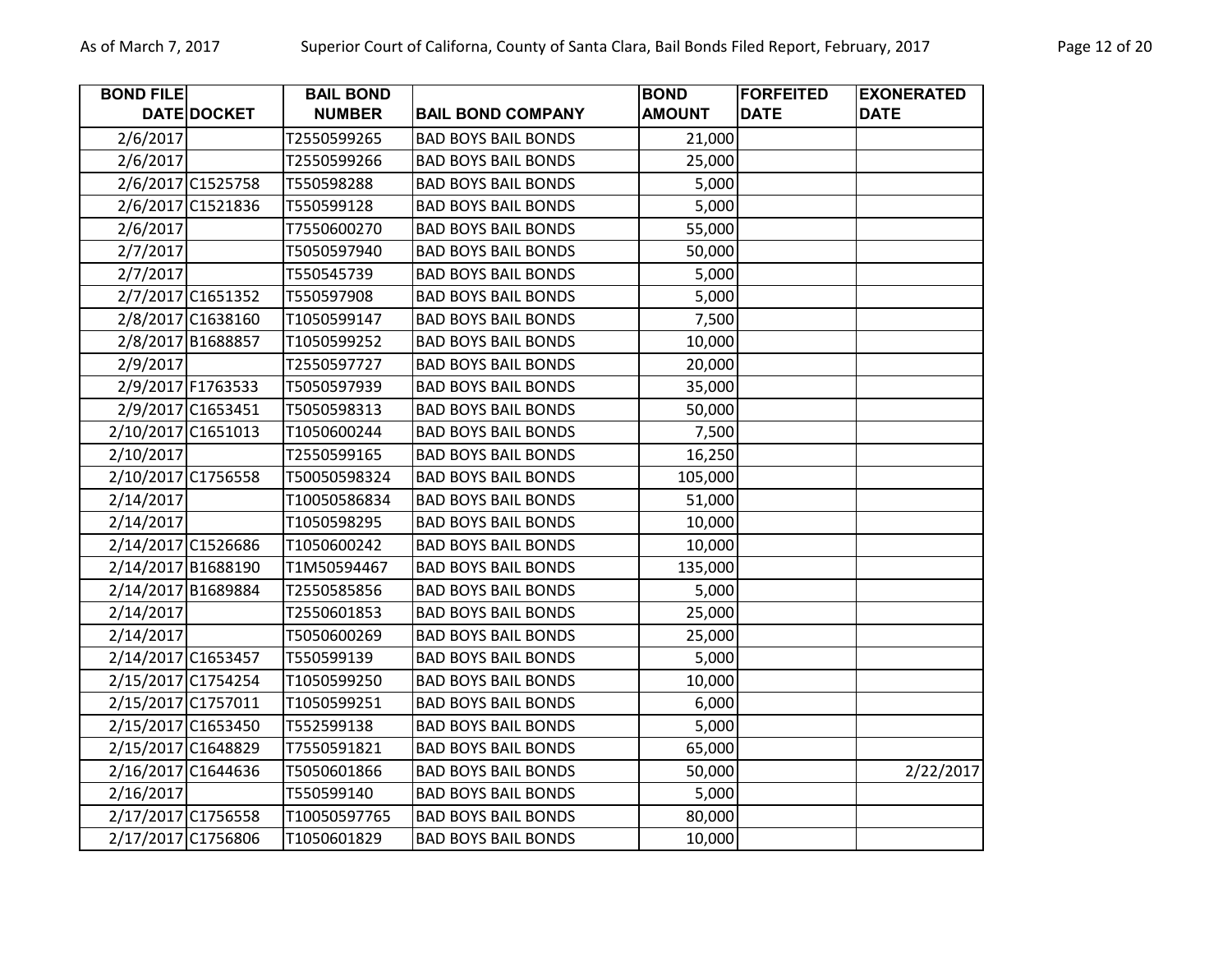| <b>BOND FILE</b> |                    | <b>BAIL BOND</b> |                            | <b>BOND</b>   | <b>FORFEITED</b> | <b>EXONERATED</b> |
|------------------|--------------------|------------------|----------------------------|---------------|------------------|-------------------|
|                  | DATE DOCKET        | <b>NUMBER</b>    | <b>BAIL BOND COMPANY</b>   | <b>AMOUNT</b> | <b>DATE</b>      | <b>DATE</b>       |
| 2/17/2017        |                    | T2550600250      | <b>BAD BOYS BAIL BONDS</b> | 25,000        |                  |                   |
| 2/17/2017        |                    | T2550601851      | <b>BAD BOYS BAIL BONDS</b> | 25,000        |                  |                   |
|                  | 2/17/2017 B1583570 | T255061847       | <b>BAD BOYS BAIL BONDS</b> | 25,000        |                  |                   |
|                  | 2/17/2017 C1754441 | T5050600863      | <b>BAD BOYS BAIL BONDS</b> | 35,000        |                  |                   |
|                  | 2/21/2017 C1360526 | T1050600241      | <b>BAD BOYS BAIL BONDS</b> | 10,000        |                  |                   |
| 2/21/2017        |                    | T1050601400      | <b>BAD BOYS BAIL BONDS</b> | 10,000        |                  |                   |
| 2/21/2017        |                    | T1050601826      | <b>BAD BOYS BAIL BONDS</b> | 10,000        |                  |                   |
| 2/21/2017        |                    | T1050601827      | <b>BAD BOYS BAIL BONDS</b> | 10,000        |                  |                   |
| 2/21/2017        |                    | T2550601849      | <b>BAD BOYS BAIL BONDS</b> | 25,000        |                  |                   |
| 2/21/2017        |                    | T2550601850      | <b>BAD BOYS BAIL BONDS</b> | 20,000        |                  |                   |
| 2/21/2017        |                    | T2550604233      | <b>BAD BOYS BAIL BONDS</b> | 20,000        |                  |                   |
|                  | 2/21/2017 C1481862 | T5050599281      | <b>BAD BOYS BAIL BONDS</b> | 50,000        |                  |                   |
|                  | 2/22/2017 C1502589 | T2550601410      | <b>BAD BOYS BAIL BONDS</b> | 15,000        |                  |                   |
|                  | 2/22/2017 C1526469 | T2550601413      | <b>BAD BOYS BAIL BONDS</b> | 25,000        |                  |                   |
|                  | 2/22/2017 C1653253 | T50050603476     | <b>BAD BOYS BAIL BONDS</b> | 125,000       | 3/2/2017         |                   |
|                  | 2/22/2017 F1763269 | T5050597748      | <b>BAD BOYS BAIL BONDS</b> | 35,000        |                  |                   |
|                  | 2/22/2017 C1754754 | T5050601868      | <b>BAD BOYS BAIL BONDS</b> | 20,000        |                  |                   |
|                  | 2/22/2017 F1661735 | T550600239       | <b>BAD BOYS BAIL BONDS</b> | 5,000         |                  |                   |
|                  | 2/22/2017 C1650009 | T550600240       | <b>BAD BOYS BAIL BONDS</b> | 5,000         |                  |                   |
|                  | 2/23/2017 F1662323 | T1050601828      | <b>BAD BOYS BAIL BONDS</b> | 6,000         |                  |                   |
|                  | 2/23/2017 C1756393 | T1050604223      | <b>BAD BOYS BAIL BONDS</b> | 7,500         |                  |                   |
| 2/23/2017        |                    | T2550598311      | <b>BAD BOYS BAIL BONDS</b> | 25,000        |                  |                   |
|                  | 2/23/2017 C1757519 | T7550598316      | <b>BAD BOYS BAIL BONDS</b> | 50,000        |                  |                   |
|                  | 2/24/2017 B1687722 | T2550601407      | <b>BAD BOYS BAIL BONDS</b> | 10,000        |                  |                   |
|                  | 2/24/2017 B1689879 | T505063463       | <b>BAD BOYS BAIL BONDS</b> | 50,000        |                  |                   |
|                  | 2/24/2017 B1579601 | T550601822       | <b>BAD BOYS BAIL BONDS</b> | 5,000         |                  |                   |
|                  | 2/27/2017 C1648954 | T1050601068      | <b>BAD BOYS BAIL BONDS</b> | 10,000        |                  |                   |
|                  | 2/27/2017 C1492666 | T1050601404      | <b>BAD BOYS BAIL BONDS</b> | 10,000        |                  |                   |
|                  | 2/27/2017 C1639374 | T1050601405      | <b>BAD BOYS BAIL BONDS</b> | 10,000        |                  |                   |
| 2/27/2017        |                    | T2550601409      | <b>BAD BOYS BAIL BONDS</b> | 25,000        |                  |                   |
|                  | 2/27/2017 C1638719 | T2550601411      | <b>BAD BOYS BAIL BONDS</b> | 15,000        |                  |                   |
| 2/27/2017        |                    | T2550603449      | <b>BAD BOYS BAIL BONDS</b> | 25,000        |                  |                   |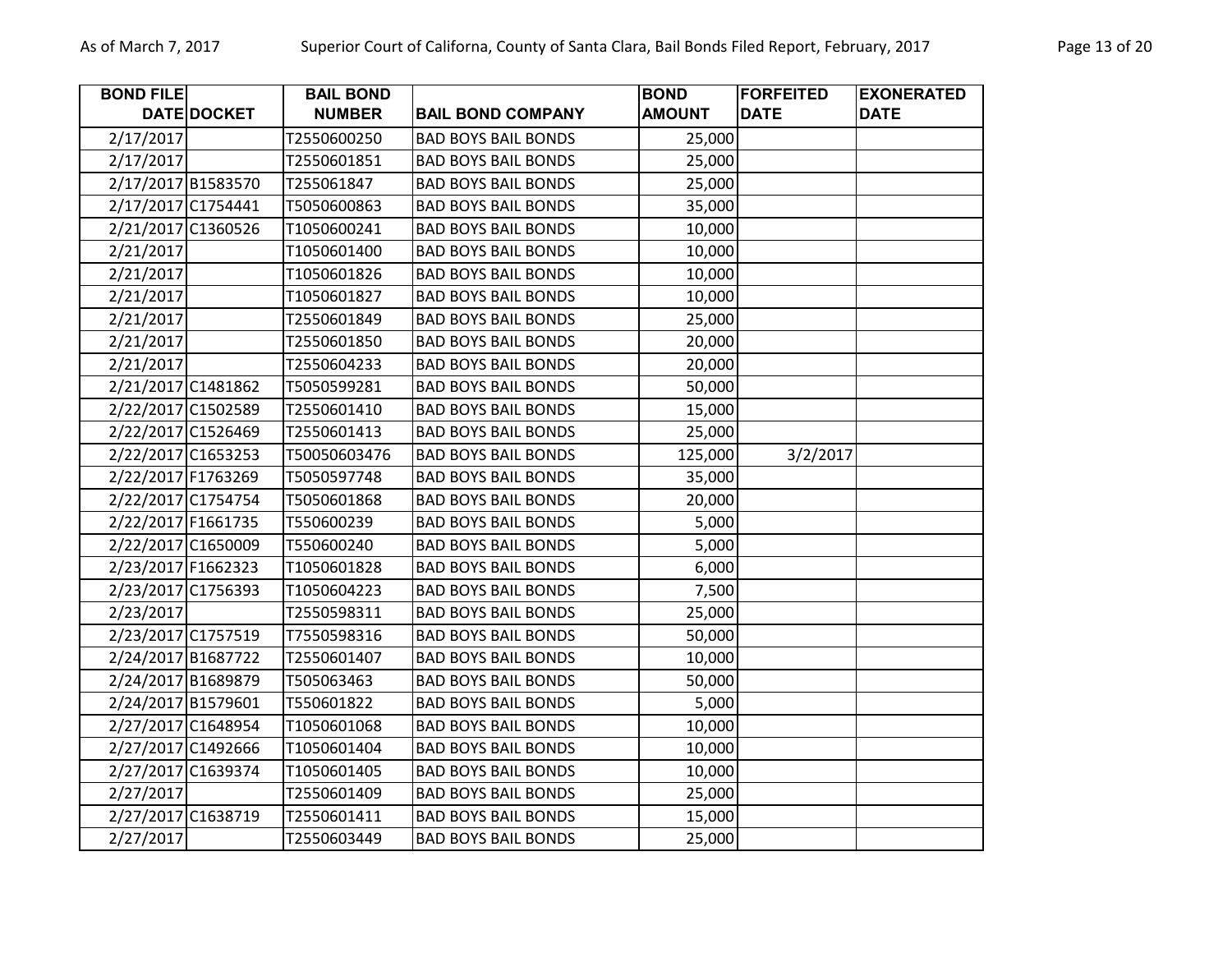| <b>BOND FILE</b> |                    | <b>BAIL BOND</b>   |                                | <b>BOND</b>   | <b>FORFEITED</b> | <b>EXONERATED</b> |
|------------------|--------------------|--------------------|--------------------------------|---------------|------------------|-------------------|
|                  | <b>DATE DOCKET</b> | <b>NUMBER</b>      | <b>BAIL BOND COMPANY</b>       | <b>AMOUNT</b> | <b>DATE</b>      | <b>DATE</b>       |
|                  | 2/27/2017 C1650593 | T50050604278       | <b>BAD BOYS BAIL BONDS</b>     | 150,000       |                  |                   |
|                  | 2/27/2017 C1757736 | T5050604235        | <b>BAD BOYS BAIL BONDS</b>     | 35,000        |                  |                   |
|                  | 2/1/2017 C1651963  | AS100144580        | <b>BAIL HOTLINE BAIL BONDS</b> | 100,000       |                  |                   |
|                  | 2/1/2017 C1754640  | AS100144581        | <b>BAIL HOTLINE BAIL BONDS</b> | 60,000        |                  |                   |
| 2/1/2017         |                    | AS150100433        | <b>BAIL HOTLINE BAIL BONDS</b> | 51,000        |                  |                   |
|                  | 2/1/2017 C1495846  | AS15473454         | <b>BAIL HOTLINE BAIL BONDS</b> | 15,000        |                  |                   |
|                  | 2/1/2017 C1652146  | AS25269396         | <b>BAIL HOTLINE BAIL BONDS</b> | 20,000        | 2/9/2017         |                   |
| 2/1/2017         |                    | AS25269397         | <b>BAIL HOTLINE BAIL BONDS</b> | 25,000        |                  |                   |
| 2/1/2017         |                    | AS25269399         | <b>BAIL HOTLINE BAIL BONDS</b> | 25,000        |                  |                   |
| 2/1/2017         |                    | 215840 AS500100142 | <b>BAIL HOTLINE BAIL BONDS</b> | 300,000       |                  |                   |
|                  | 2/1/2017 C1642779  | AS50198984         | <b>BAIL HOTLINE BAIL BONDS</b> | 50,000        |                  |                   |
|                  | 2/1/2017 C1756164  | AS50198987         | <b>BAIL HOTLINE BAIL BONDS</b> | 41,000        |                  |                   |
|                  | 2/2/2017 F1763250  | AS50195539         | <b>BAIL HOTLINE BAIL BONDS</b> | 35,000        |                  |                   |
|                  | 2/2/2017 C1631321  | AS51159281         | <b>BAIL HOTLINE BAIL BONDS</b> | 5,000         |                  | 2/16/2017         |
|                  | 2/3/2017 B1790113  | AS150100435        | <b>BAIL HOTLINE BAIL BONDS</b> | 50,000        |                  |                   |
|                  | 2/3/2017 C1514808  | AS25269398         | <b>BAIL HOTLINE BAIL BONDS</b> | 20,000        | 3/6/2017         |                   |
|                  | 2/3/2017 C1650367  | AS50199627         | <b>BAIL HOTLINE BAIL BONDS</b> | 40,000        |                  |                   |
|                  | 2/6/2017 C1756485  | AS150100560        | <b>BAIL HOTLINE BAIL BONDS</b> | 110,000       |                  |                   |
|                  | 2/6/2017 C1654043  | AS15478636         | <b>BAIL HOTLINE BAIL BONDS</b> | 11,000        |                  |                   |
|                  | 2/6/2017 C1754414  | AS15478637         | <b>BAIL HOTLINE BAIL BONDS</b> | 1,000         |                  |                   |
|                  | 2/6/2017 C1649162  | AS15479769         | <b>BAIL HOTLINE BAIL BONDS</b> | 10,000        |                  |                   |
| 2/6/2017         |                    | AS15479770         | <b>BAIL HOTLINE BAIL BONDS</b> | 10,000        |                  |                   |
|                  | 2/6/2017 C1518529  | AS25263659         | <b>BAIL HOTLINE BAIL BONDS</b> | 25,000        |                  |                   |
|                  | 2/6/2017 C1755809  | AS50198988         | <b>BAIL HOTLINE BAIL BONDS</b> | 36,000        |                  |                   |
|                  | 2/6/2017 C1513320  | AS51157251         | <b>BAIL HOTLINE BAIL BONDS</b> | 5,000         |                  |                   |
|                  | 2/7/2017 B1686210  | AS15480173         | <b>BAIL HOTLINE BAIL BONDS</b> | 10,000        |                  |                   |
| 2/7/2017         |                    | AS50198986         | <b>BAIL HOTLINE BAIL BONDS</b> | 50,000        |                  |                   |
|                  | 2/7/2017 F1763219  | AS51159280         | <b>BAIL HOTLINE BAIL BONDS</b> | 5,000         |                  | 3/3/2017          |
| 2/8/2017         |                    | AS15480174         | <b>BAIL HOTLINE BAIL BONDS</b> | 10,000        |                  |                   |
|                  | 2/8/2017 C1652719  | AS50198989         | <b>BAIL HOTLINE BAIL BONDS</b> | 29,000        |                  |                   |
|                  | 2/8/2017 C1756882  | AS51159282         | <b>BAIL HOTLINE BAIL BONDS</b> | 2,000         |                  | 2/9/2017          |
|                  | 2/8/2017 C1651528  | AS51159283         | <b>BAIL HOTLINE BAIL BONDS</b> | 1,000         |                  |                   |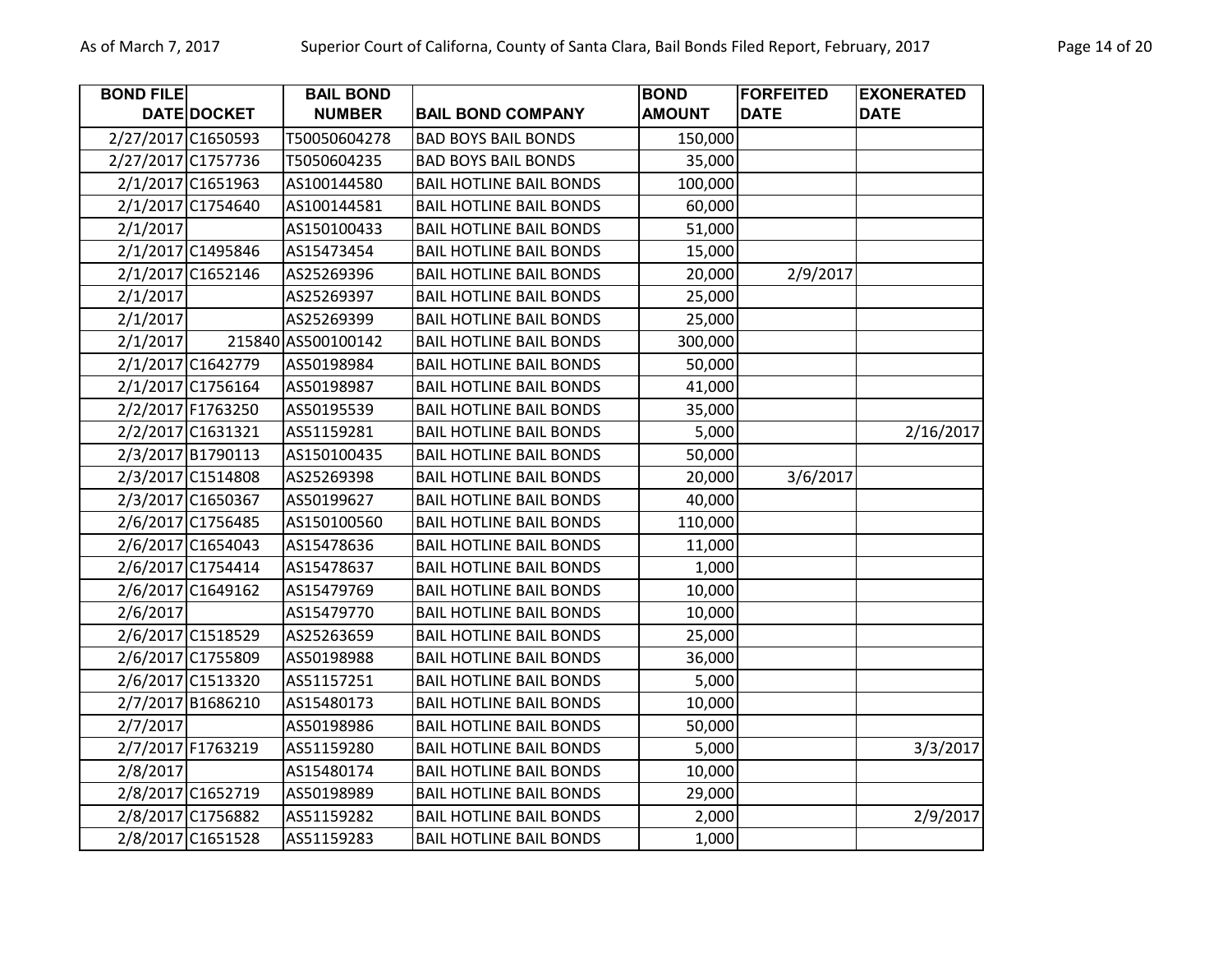| <b>BOND FILE</b> |                    | <b>BAIL BOND</b> |                                | <b>BOND</b>   | <b>FORFEITED</b> | <b>EXONERATED</b> |
|------------------|--------------------|------------------|--------------------------------|---------------|------------------|-------------------|
|                  | <b>DATE DOCKET</b> | <b>NUMBER</b>    | <b>BAIL BOND COMPANY</b>       | <b>AMOUNT</b> | <b>DATE</b>      | <b>DATE</b>       |
|                  | 2/9/2017 F1763438  | AS100144697      | <b>BAIL HOTLINE BAIL BONDS</b> | 61,000        |                  |                   |
|                  | 2/9/2017 C1756835  | AS100144698      | <b>BAIL HOTLINE BAIL BONDS</b> | 60,000        |                  |                   |
| 2/9/2017         |                    | AS25269401       | <b>BAIL HOTLINE BAIL BONDS</b> | 25,000        |                  |                   |
| 2/9/2017         |                    | AS50198985       | <b>BAIL HOTLINE BAIL BONDS</b> | 26,000        |                  |                   |
|                  | 2/9/2017 C1647666  | AS50199366       | <b>BAIL HOTLINE BAIL BONDS</b> | 28,000        | 2/14/2017        |                   |
|                  | 2/9/2017 C1756789  | AS50199367       | <b>BAIL HOTLINE BAIL BONDS</b> | 45,000        |                  |                   |
|                  | 2/10/2017 C1650550 | AS15480172       | <b>BAIL HOTLINE BAIL BONDS</b> | 5,000         |                  |                   |
|                  | 2/10/2017 F1763538 | AS25269400       | <b>BAIL HOTLINE BAIL BONDS</b> | 20,000        |                  |                   |
|                  | 2/14/2017 C1756158 | AS150100559      | <b>BAIL HOTLINE BAIL BONDS</b> | 116,000       |                  |                   |
|                  | 2/14/2017 B1688456 | AS15480177       | <b>BAIL HOTLINE BAIL BONDS</b> | 10,000        | 2/21/2017        |                   |
|                  | 2/14/2017 B1689874 | AS15480178       | <b>BAIL HOTLINE BAIL BONDS</b> | 10,000        | 2/21/2017        |                   |
| 2/14/2017        |                    | AS15480179       | <b>BAIL HOTLINE BAIL BONDS</b> | 10,000        |                  |                   |
| 2/14/2017        |                    | AS25268214       | <b>BAIL HOTLINE BAIL BONDS</b> | 25,000        |                  |                   |
| 2/14/2017        |                    | AS25269370       | <b>BAIL HOTLINE BAIL BONDS</b> | 15,000        |                  |                   |
| 2/14/2017        |                    | AS25269371       | <b>BAIL HOTLINE BAIL BONDS</b> | 25,000        |                  |                   |
|                  | 2/14/2017 B1689674 | AS25269372       | <b>BAIL HOTLINE BAIL BONDS</b> | 10,000        |                  |                   |
|                  | 2/14/2017 C1755695 | AS50198990       | <b>BAIL HOTLINE BAIL BONDS</b> | 40,000        |                  |                   |
| 2/14/2017        |                    | AS50199368       | <b>BAIL HOTLINE BAIL BONDS</b> | 42,000        |                  |                   |
|                  | 2/14/2017 C1636128 | AS50199801       | <b>BAIL HOTLINE BAIL BONDS</b> | 35,000        |                  |                   |
|                  | 2/14/2017 C1757195 | AS50199803       | <b>BAIL HOTLINE BAIL BONDS</b> | 50,000        |                  |                   |
|                  | 2/15/2017 C1650138 | AS100144199      | <b>BAIL HOTLINE BAIL BONDS</b> | 75,000        |                  |                   |
|                  | 2/15/2017 C1754259 | AS15480176       | <b>BAIL HOTLINE BAIL BONDS</b> | 10,000        |                  |                   |
|                  | 2/15/2017 BB831952 | AS25264531       | <b>BAIL HOTLINE BAIL BONDS</b> | 5,000         |                  |                   |
|                  | 2/15/2017 B1689163 | AS25268315       | <b>BAIL HOTLINE BAIL BONDS</b> | 10,000        | 2/15/2017        |                   |
|                  | 2/15/2017 C1525091 | AS50199804       | <b>BAIL HOTLINE BAIL BONDS</b> | 40,000        |                  |                   |
| 2/16/2017        |                    | AS100144699      | <b>BAIL HOTLINE BAIL BONDS</b> | 30,000        |                  |                   |
|                  | 2/16/2017 F1556805 | AS15477304       | <b>BAIL HOTLINE BAIL BONDS</b> | 10,000        |                  |                   |
|                  | 2/16/2017 C1648826 | AS25268317       | <b>BAIL HOTLINE BAIL BONDS</b> | 10,000        | 2/23/2017        |                   |
|                  | 2/16/2017 C1651579 | AS25268318       | <b>BAIL HOTLINE BAIL BONDS</b> | 2,500         | 2/23/2017        |                   |
|                  | 2/17/2017 B1689635 | AS100143486      | <b>BAIL HOTLINE BAIL BONDS</b> | 60,000        |                  |                   |
| 2/17/2017        |                    | AS25268313       | <b>BAIL HOTLINE BAIL BONDS</b> | 15,000        |                  |                   |
|                  | 2/17/2017 C1754248 | AS50199805       | <b>BAIL HOTLINE BAIL BONDS</b> | 50,000        |                  |                   |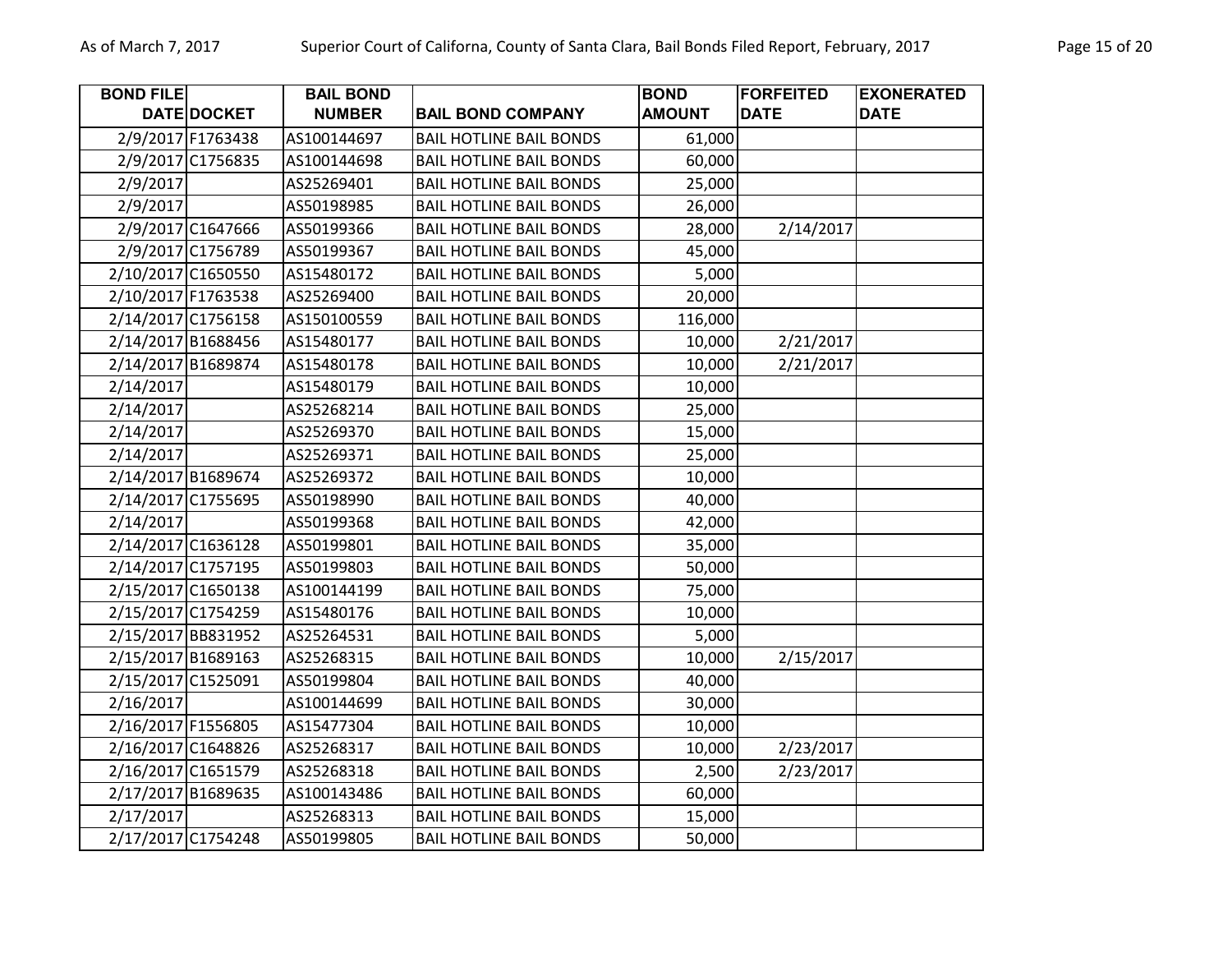| <b>BOND FILE</b>   |                    | <b>BAIL BOND</b>   |                                | <b>BOND</b>   | <b>FORFEITED</b> | <b>EXONERATED</b> |
|--------------------|--------------------|--------------------|--------------------------------|---------------|------------------|-------------------|
|                    | <b>DATE DOCKET</b> | <b>NUMBER</b>      | <b>BAIL BOND COMPANY</b>       | <b>AMOUNT</b> | <b>DATE</b>      | <b>DATE</b>       |
| 2/21/2017          |                    | 215680 AS100144695 | <b>BAIL HOTLINE BAIL BONDS</b> | 100,000       |                  |                   |
|                    | 2/21/2017 C1519217 | AS15481159         | <b>BAIL HOTLINE BAIL BONDS</b> | 10,000        |                  |                   |
|                    | 2/21/2017 C1756754 | AS250100511        | <b>BAIL HOTLINE BAIL BONDS</b> | 225,000       |                  |                   |
|                    | 2/21/2017 C1757280 | AS25268314         | <b>BAIL HOTLINE BAIL BONDS</b> | 25,000        |                  |                   |
|                    | 2/21/2017 C1639471 | AS25268320         | <b>BAIL HOTLINE BAIL BONDS</b> | 10,000        |                  |                   |
|                    | 2/21/2017 F1763322 | AS25269373         | <b>BAIL HOTLINE BAIL BONDS</b> | 10,000        |                  |                   |
| 2/21/2017          |                    | AS50199751         | <b>BAIL HOTLINE BAIL BONDS</b> | 10,000        |                  |                   |
| 2/21/2017          |                    | AS50199808         | <b>BAIL HOTLINE BAIL BONDS</b> | 36,000        |                  |                   |
|                    | 2/21/2017 C1648862 | AS50199986         | <b>BAIL HOTLINE BAIL BONDS</b> | 35,000        |                  |                   |
|                    | 2/21/2017 C1757139 | AS50199987         | <b>BAIL HOTLINE BAIL BONDS</b> | 35,000        |                  |                   |
|                    | 2/21/2017 C1650616 | AS51141842         | <b>BAIL HOTLINE BAIL BONDS</b> | 5,000         |                  |                   |
|                    | 2/22/2017 F1659930 | AS15481157         | <b>BAIL HOTLINE BAIL BONDS</b> | 10,000        |                  |                   |
|                    | 2/22/2017 F1660814 | AS15481158         | <b>BAIL HOTLINE BAIL BONDS</b> | 10,000        |                  |                   |
| 2/22/2017 F1763617 |                    | AS25268321         | <b>BAIL HOTLINE BAIL BONDS</b> | 25,000        |                  |                   |
|                    | 2/22/2017 B1790569 | AS500100165        | <b>BAIL HOTLINE BAIL BONDS</b> | 300,000       |                  |                   |
|                    | 2/22/2017 B1790526 | AS50199988         | <b>BAIL HOTLINE BAIL BONDS</b> | 50,000        |                  |                   |
|                    | 2/23/2017 F1660575 | AS15474916         | <b>BAIL HOTLINE BAIL BONDS</b> | 15,000        |                  |                   |
| 2/23/2017 F1763642 |                    | AS25268319         | <b>BAIL HOTLINE BAIL BONDS</b> | 20,000        |                  |                   |
|                    | 2/23/2017 C1635332 | AS50199991         | <b>BAIL HOTLINE BAIL BONDS</b> | 50,000        |                  |                   |
|                    | 2/24/2017 C1647686 | AS100143965        | <b>BAIL HOTLINE BAIL BONDS</b> | 100,000       |                  |                   |
|                    | 2/24/2017 C1651145 | AS15481165         | <b>BAIL HOTLINE BAIL BONDS</b> | 10,000        |                  |                   |
| 2/27/2017          |                    | AS100143931        | <b>BAIL HOTLINE BAIL BONDS</b> | 35,000        |                  |                   |
|                    | 2/27/2017 C1646860 | AS15481166         | <b>BAIL HOTLINE BAIL BONDS</b> | 15,000        |                  |                   |
|                    | 2/27/2017 C1754768 | AS15481167         | <b>BAIL HOTLINE BAIL BONDS</b> | 10,000        | 2/28/2017        |                   |
| 2/27/2017          |                    | AS25270501         | <b>BAIL HOTLINE BAIL BONDS</b> | 20,000        |                  |                   |
|                    | 2/27/2017 C1754267 | AS25270502         | <b>BAIL HOTLINE BAIL BONDS</b> | 20,000        |                  |                   |
|                    | 2/27/2017 C1504346 | AS25270503         | <b>BAIL HOTLINE BAIL BONDS</b> | 12,000        |                  |                   |
|                    | 2/27/2017 C1511148 | AS25270504         | <b>BAIL HOTLINE BAIL BONDS</b> | 12,000        |                  |                   |
|                    | 2/27/2017 C1755574 | AS25270505         | <b>BAIL HOTLINE BAIL BONDS</b> | 25,000        |                  |                   |
| 2/27/2017          |                    | AS50199992         | <b>BAIL HOTLINE BAIL BONDS</b> | 35,000        |                  |                   |
| 2/27/2017          |                    | AS51141843         | <b>BAIL HOTLINE BAIL BONDS</b> | 5,000         |                  |                   |
| 2/28/2017          |                    | AS25270507         | <b>BAIL HOTLINE BAIL BONDS</b> | 25,000        |                  |                   |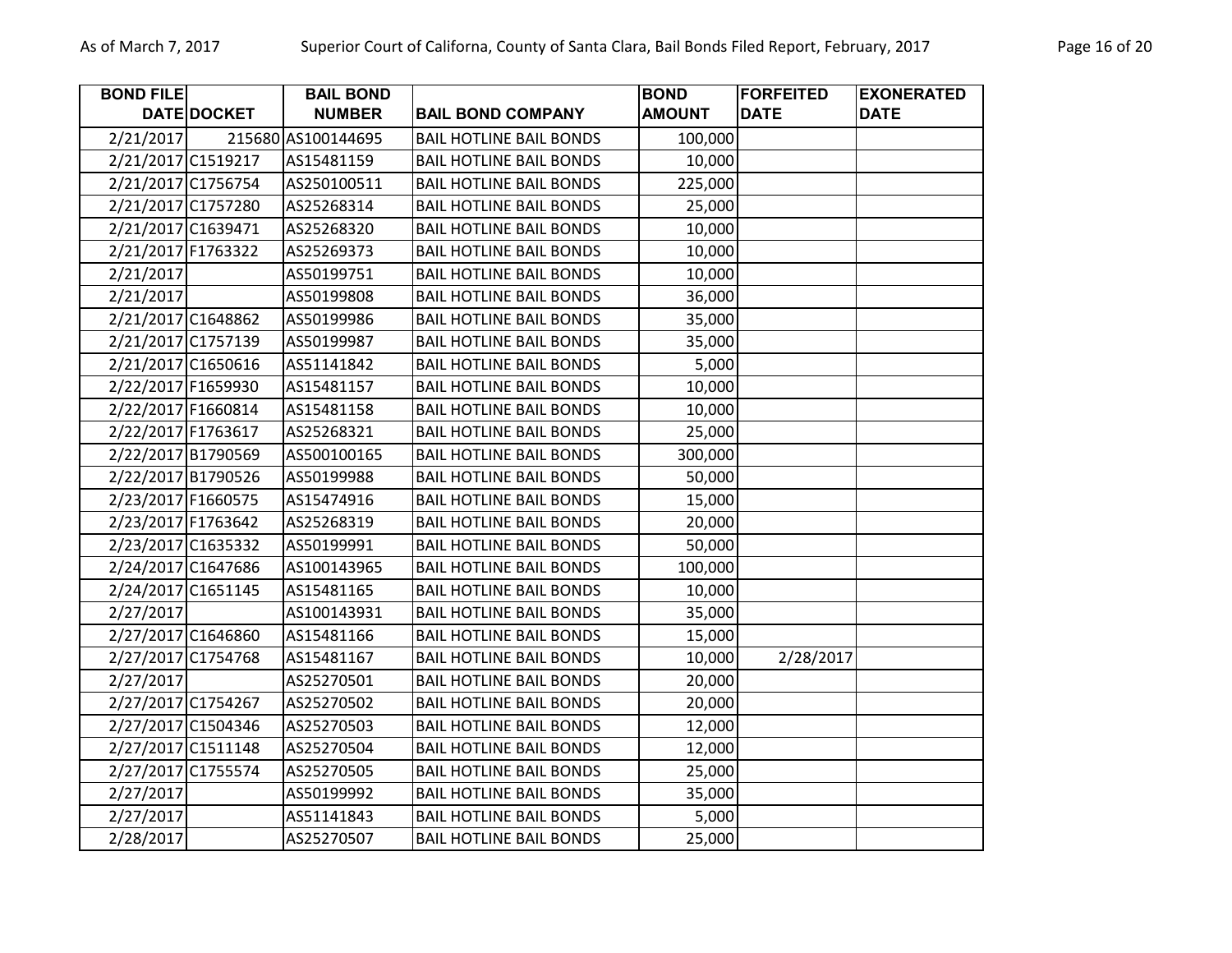| <b>BOND FILE</b> |                    | <b>BAIL BOND</b> |                                  | <b>BOND</b>   | <b>FORFEITED</b> | <b>EXONERATED</b> |
|------------------|--------------------|------------------|----------------------------------|---------------|------------------|-------------------|
|                  | <b>DATE DOCKET</b> | <b>NUMBER</b>    | <b>BAIL BOND COMPANY</b>         | <b>AMOUNT</b> | <b>DATE</b>      | <b>DATE</b>       |
|                  | 2/28/2017 C1509641 | AS25270509       | <b>BAIL HOTLINE BAIL BONDS</b>   | 25,000        |                  |                   |
|                  | 2/28/2017 C1646179 | AS50199994       | <b>BAIL HOTLINE BAIL BONDS</b>   | 30,000        |                  |                   |
|                  | 2/28/2017 B1689769 | AS51141845       | <b>BAIL HOTLINE BAIL BONDS</b>   | 5,000         |                  |                   |
|                  | 2/14/2017 B1685698 |                  | 5113522682 BAILSMART BAIL BONDS  | 10,000        |                  |                   |
| 2/14/2017        |                    |                  | 5200188050 BAILSMART BAIL BONDS  | 2,000         |                  |                   |
| 2/28/2017        |                    | S2602590928      | <b>BAY AREA BAIL BONDS</b>       | 25,000        |                  |                   |
|                  | 2/1/2017 C1631179  | AS15466856       | BEVERLY NELSON BAIL BONDS        | 5,000         |                  |                   |
| 2/1/2017         |                    |                  | 5272892608 BODYGUARD BAIL BONDS  | 22,250        |                  |                   |
|                  | 2/14/2017 C1628475 |                  | 520014910 BODYGUARD BAIL BONDS   | 5,000         |                  |                   |
|                  | 2/21/2017 C1629870 |                  | 5200179129 BODYGUARD BAIL BONDS  | 10,000        |                  |                   |
| 2/21/2017        |                    |                  | 5272892611 BODYGUARD BAIL BONDS  | 5,000         |                  |                   |
| 2/21/2017        |                    |                  | 5803064779 BODYGUARD BAIL BONDS  | 5,000         |                  |                   |
| 2/27/2017        |                    |                  | 5272833489 BODYGUARD BAIL BONDS  | 25,000        |                  |                   |
|                  | 2/15/2017 C1650571 | AS15K225727      | <b>COOPER BAIL BONDS</b>         | 5,000         |                  |                   |
| 2/7/2017         |                    | 2017CC002379     | <b>DISCREET BAIL BONDS</b>       | 30,000        |                  |                   |
|                  | 2/7/2017 B1790777  | 2017GG000102     | <b>DISCREET BAIL BONDS</b>       | 220,000       |                  |                   |
| 2/14/2017        |                    | 2017CC002378     | <b>DISCREET BAIL BONDS</b>       | 25,000        |                  |                   |
| 2/14/2017        |                    | 2017EE00918      | <b>DISCREET BAIL BONDS</b>       | 25,000        |                  |                   |
| 2/22/2017        |                    | 2017DD002053     | <b>DISCREET BAIL BONDS</b>       | 10,000        |                  |                   |
| 2/22/2017        |                    | 2017DD002058     | <b>DISCREET BAIL BONDS</b>       | 25,000        |                  |                   |
|                  | 2/10/2017 F1662431 |                  | 5200152804 EIGHT BALL BAIL BONDS | 10,000        |                  |                   |
|                  | 2/16/2017 F1763662 |                  | 5113522088 EIGHT BALL BAIL BONDS | 10,000        |                  |                   |
|                  | 2/7/2017 F1662999  | 2017AA018043     | <b>ESPINOZA BAIL BONDS</b>       | 5,000         |                  |                   |
|                  | 2/9/2017 C1756931  | 2017AA018044     | <b>ESPINOZA BAIL BONDS</b>       | 5,000         | 3/2/2017         |                   |
|                  | 2/21/2017 C1652359 | 2017BB004137     | <b>ESPINOZA BAIL BONDS</b>       | 10,000        |                  |                   |
|                  | 2/21/2017 F1763313 | 2017CC002535     | <b>ESPINOZA BAIL BONDS</b>       | 20,000        |                  |                   |
| 2/23/2017        |                    | 2017AA018079     | <b>ESPINOZA BAIL BONDS</b>       | 1,000         |                  |                   |
| 2/9/2017         |                    | AD00904087       | <b>GOLD CITY BAIL BONDS</b>      | 10,000        |                  |                   |
|                  | 2/6/2017 C1654025  | AC00901794       | <b>GOLDEN BOY BAIL BONDS</b>     | 20,000        | 2/22/2017        |                   |
|                  | 2/3/2017 B1790087  | T2550598245      | <b>GOLDEN STATE BAIL BONDS</b>   | 5,000         |                  |                   |
| 2/8/2017         |                    | T2550599298      | <b>GOLDEN STATE BAIL BONDS</b>   | 21,000        |                  |                   |
|                  | 2/9/2017 C1651360  | T2550599299      | <b>GOLDEN STATE BAIL BONDS</b>   | 15,000        |                  |                   |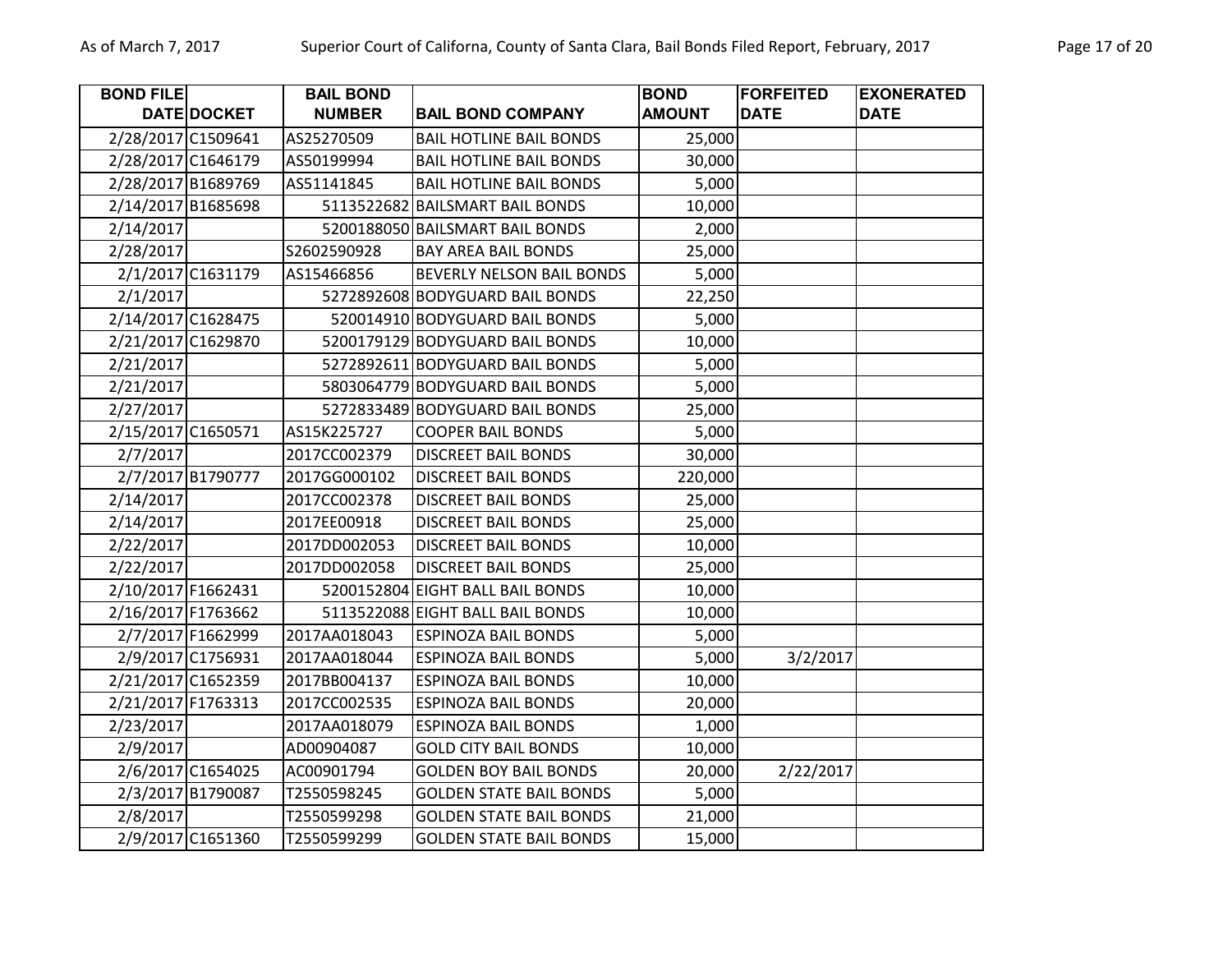| <b>BOND FILE</b> |                    | <b>BAIL BOND</b> |                                | <b>BOND</b>   | <b>FORFEITED</b> | <b>EXONERATED</b> |
|------------------|--------------------|------------------|--------------------------------|---------------|------------------|-------------------|
|                  | DATE DOCKET        | <b>NUMBER</b>    | <b>BAIL BOND COMPANY</b>       | <b>AMOUNT</b> | <b>DATE</b>      | <b>DATE</b>       |
| 2/16/2017        |                    | T2550598247      | <b>GOLDEN STATE BAIL BONDS</b> | 25,000        |                  |                   |
| 2/16/2017        |                    | T2550599300      | <b>GOLDEN STATE BAIL BONDS</b> | 25,000        |                  |                   |
| 2/16/2017        |                    | T5050598251      | <b>GOLDEN STATE BAIL BONDS</b> | 25,000        |                  |                   |
|                  | 2/21/2017 C1640278 | T50050603420     | <b>GOLDEN STATE BAIL BONDS</b> | 500,000       |                  |                   |
|                  | 2/21/2017 C1526303 | T550583463       | <b>GOLDEN STATE BAIL BONDS</b> | 5,000         |                  |                   |
|                  | 2/23/2017 B1790621 | T5050592349      | <b>GOLDEN STATE BAIL BONDS</b> | 11,000        |                  |                   |
| 2/27/2017        |                    | T10050603418     | <b>GOLDEN STATE BAIL BONDS</b> | 70,000        |                  |                   |
|                  | 2/28/2017 C1653353 | T10050599308     | <b>GOLDEN STATE BAIL BONDS</b> | 85,000        |                  |                   |
|                  | 2/2/2017 F1140649  |                  | 5113489840 JAG BAIL BONDS, INC | 6,000         |                  |                   |
|                  | 2/3/2017 C9873449  |                  | 5551751110 JAG BAIL BONDS, INC | 10,000        |                  |                   |
| 2/22/2017        |                    |                  | 5551751152 JAG BAIL BONDS, INC | 30,000        |                  |                   |
|                  | 2/14/2017 F1556174 | U5020611300      | JOSE A GONZALEZ BAIL BONDS,    | 50,000        |                  |                   |
|                  | 2/23/2017 F1659173 | U520617095       | JOSE A GONZALEZ BAIL BONDS,    | 5,000         |                  |                   |
| 2/2/2017         |                    | S2602590378      | <b>LATINO BAIL BONDS</b>       | 21,000        |                  |                   |
| 2/9/2017         |                    | S1102534193      | <b>LATINO BAIL BONDS</b>       | 11,000        |                  |                   |
| 2/9/2017         |                    | S2602590379      | <b>LATINO BAIL BONDS</b>       | 25,000        |                  |                   |
| 2/6/2017         |                    |                  | 5200178532 LE BAIL BONDS       | 5,000         |                  |                   |
|                  | 2/7/2017 C1756944  |                  | 5105624730 LE BAIL BONDS       | 80,000        |                  |                   |
|                  | 2/7/2017 F1763157  |                  | 5113477430 LE BAIL BONDS       | 10,000        |                  |                   |
| 2/7/2017         |                    |                  | 5272828982 LE BAIL BONDS       | 25,000        |                  |                   |
| 2/7/2017         |                    |                  | 5272828995 LE BAIL BONDS       | 20,000        |                  |                   |
|                  | 2/7/2017 F1661595  |                  | 5551673180 LE BAIL BONDS       | 35,000        |                  |                   |
| 2/8/2017         |                    |                  | 5551680285 LE BAIL BONDS       | 50,000        |                  |                   |
| 2/9/2017         |                    |                  | 5272748297 LE BAIL BONDS       | 25,000        |                  |                   |
|                  | 2/10/2017 C1646107 |                  | 5272829004 LE BAIL BONDS       | 25,000        |                  |                   |
| 2/17/2017        |                    |                  | 5113443824 LE BAIL BONDS       | 10,000        |                  |                   |
|                  | 2/17/2017 C1643368 |                  | 5200178590 LE BAIL BONDS       | 5,000         |                  |                   |
|                  | 2/17/2017 C1757045 |                  | 5272785687 LE BAIL BONDS       | 20,000        |                  |                   |
|                  | 2/21/2017 F1763273 |                  | 5272829033 LE BAIL BONDS       | 20,000        |                  |                   |
| 2/21/2017        |                    |                  | 5551673177 LE BAIL BONDS       | 32,000        |                  |                   |
|                  | 2/21/2017 C1506905 |                  | 5551674851 LE BAIL BONDS       | 20,000        |                  |                   |
|                  | 2/24/2017 C1517272 |                  | 5250101261 LE BAIL BONDS       | 200,000       |                  |                   |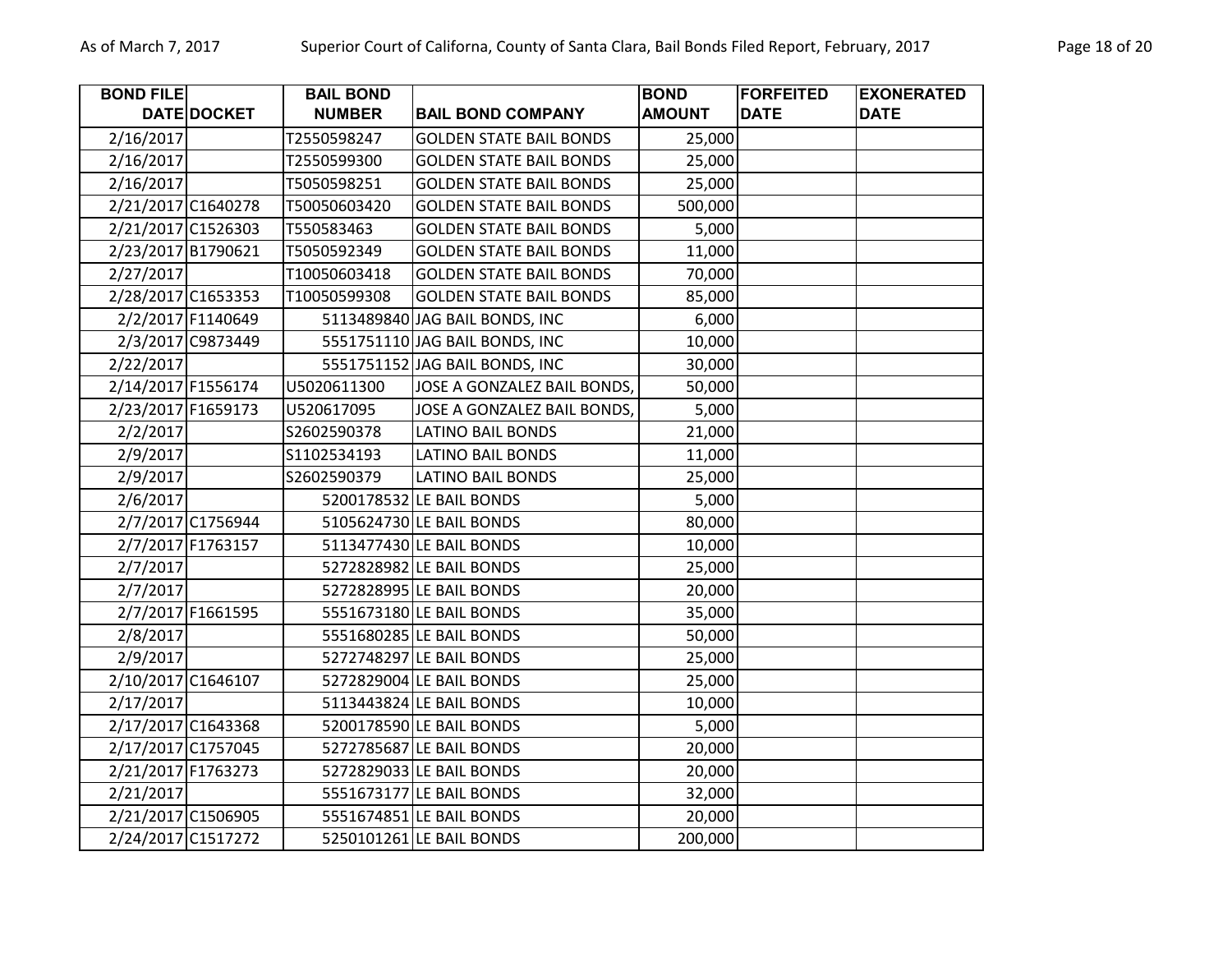| <b>BOND FILE</b> |                    | <b>BAIL BOND</b> |                             | <b>BOND</b>   | <b>FORFEITED</b> | <b>EXONERATED</b> |
|------------------|--------------------|------------------|-----------------------------|---------------|------------------|-------------------|
|                  | <b>DATE DOCKET</b> | <b>NUMBER</b>    | <b>BAIL BOND COMPANY</b>    | <b>AMOUNT</b> | <b>DATE</b>      | <b>DATE</b>       |
| 2/14/2017        |                    | SS10003064       | <b>LIEN TA BAIL BONDS</b>   | 56,000        |                  |                   |
|                  | 2/1/2017 B1689050  | AS118072         | <b>LUNA BAIL BONDS</b>      | 200,000       |                  |                   |
| 2/6/2017         |                    | AS15477507       | <b>LUNA BAIL BONDS</b>      | 15,000        |                  |                   |
| 2/6/2017         |                    | AS25261245       | <b>LUNA BAIL BONDS</b>      | 25,000        |                  |                   |
| 2/6/2017         |                    | AS25261246       | <b>LUNA BAIL BONDS</b>      | 25,000        |                  |                   |
|                  | 2/7/2017 B1687051  | AS15477506       | <b>LUNA BAIL BONDS</b>      | 10,000        |                  |                   |
| 2/7/2017         |                    | AS25262004       | LUNA BAIL BONDS             | 20,000        |                  |                   |
|                  | 2/8/2017 C1754261  | AS25260403       | <b>LUNA BAIL BONDS</b>      | 25,000        | 3/6/2017         |                   |
|                  | 2/8/2017 C1649197  | AS25262005       | <b>LUNA BAIL BONDS</b>      | 25,000        |                  |                   |
|                  | 2/8/2017 B1688909  | AS50192384       | <b>LUNA BAIL BONDS</b>      | 45,000        |                  |                   |
|                  | 2/10/2017 C1653728 | AS15476644       | <b>LUNA BAIL BONDS</b>      | 10,000        |                  |                   |
|                  | 2/14/2017 F1763586 | AS100141367      | <b>LUNA BAIL BONDS</b>      | 51,000        |                  |                   |
| 2/14/2017        |                    | AS25260603       | <b>LUNA BAIL BONDS</b>      | 15,000        |                  |                   |
| 2/14/2017        |                    | AS25261248       | <b>LUNA BAIL BONDS</b>      | 21,000        |                  |                   |
|                  | 2/14/2017 C1650903 | AS50192453       | <b>LUNA BAIL BONDS</b>      | 30,000        |                  |                   |
|                  | 2/15/2017 C1754273 | AS100141368      | <b>LUNA BAIL BONDS</b>      | 60,000        |                  |                   |
|                  | 2/15/2017 C1653041 | AS15476312       | <b>LUNA BAIL BONDS</b>      | 10,000        |                  |                   |
|                  | 2/15/2017 C1651548 | AS15477974       | <b>LUNA BAIL BONDS</b>      | 10,000        |                  |                   |
|                  | 2/15/2017 C1754897 | AS51141082       | <b>LUNA BAIL BONDS</b>      | 5,000         |                  |                   |
| 2/16/2017        |                    | AS15477973       | LUNA BAIL BONDS             | 11,000        |                  |                   |
| 2/16/2017        |                    | AS15479290       | <b>LUNA BAIL BONDS</b>      | 10,000        |                  |                   |
| 2/16/2017        |                    | AS25260248       | <b>LUNA BAIL BONDS</b>      | 20,000        |                  |                   |
|                  | 2/16/2017 C1085705 | AS25261247       | <b>LUNA BAIL BONDS</b>      | 25,000        |                  |                   |
| 2/17/2017        |                    | AS50191711       | <b>LUNA BAIL BONDS</b>      | 50,000        |                  |                   |
| 2/22/2017        |                    | AS50193044       | <b>LUNA BAIL BONDS</b>      | 50,000        |                  |                   |
|                  | 2/27/2017 C1757584 | AS50192884       | <b>LUNA BAIL BONDS</b>      | 35,000        |                  |                   |
| 2/14/2017        |                    | FCS1501731255    | MARTINEZ FAMILY BAIL BONDS  | 106,000       |                  |                   |
|                  | 2/24/2017 C1515761 | FCS101697154     | MARTINEZ FAMILY BAIL BONDS  | 10,000        |                  |                   |
|                  | 2/7/2017 F1659370  |                  | 5272871649 MATOS BAIL BONDS | 25,000        |                  |                   |
|                  | 2/7/2017 F1661414  |                  | 5272871652 MATOS BAIL BONDS | 25,000        |                  |                   |
|                  | 2/3/2017 C1647038  | AS51143016       | PACIFIC COAST BAIL BONDS    | 5,000         |                  |                   |
| 2/14/2017        |                    | AS25260243       | PACIFIC COAST BAIL BONDS    | 20,000        |                  |                   |